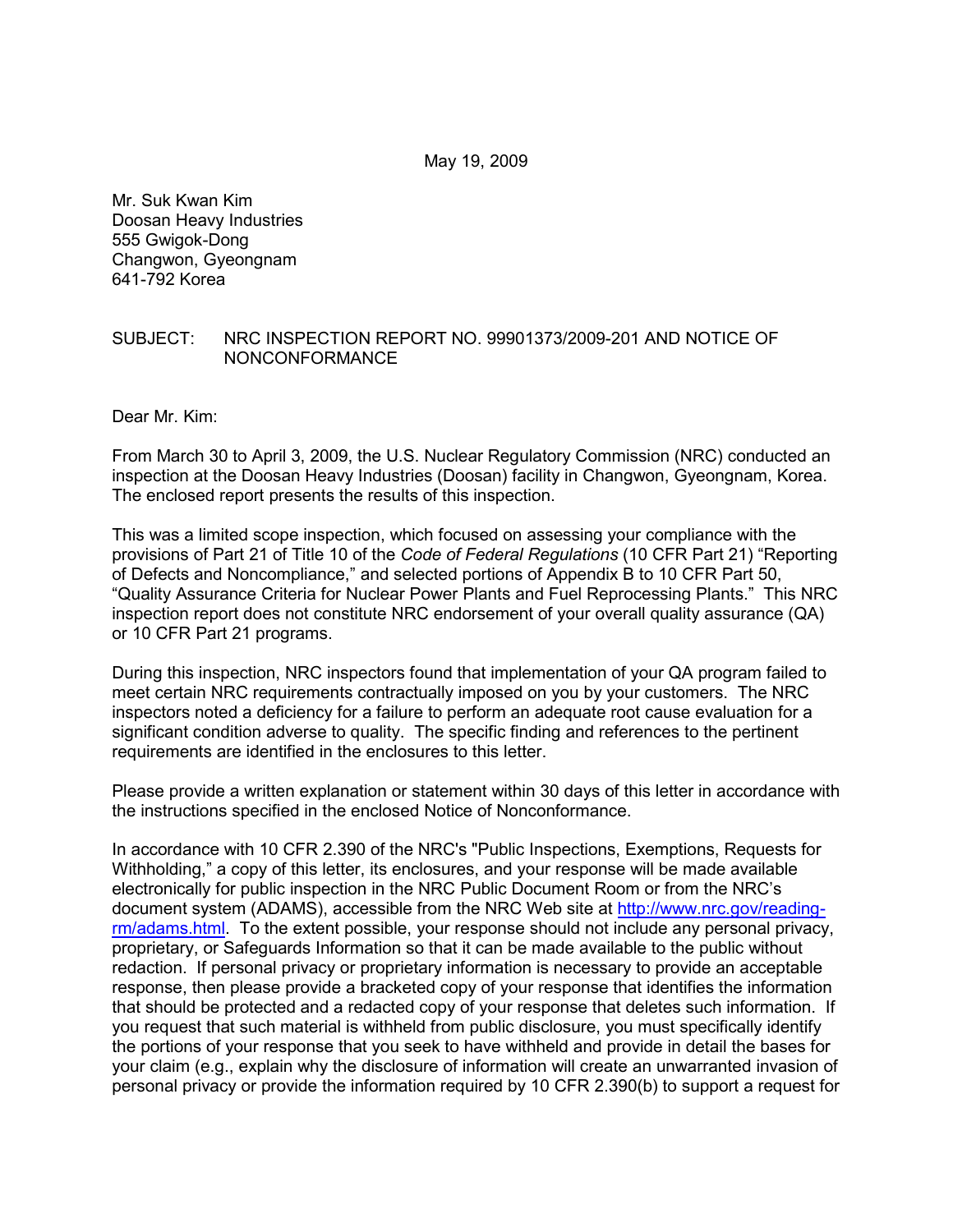withholding confidential, commercial, or financial information). If Safeguards Information is necessary to provide an acceptable response, please provide the level of protection described in 10 CFR 73.21.

Sincerely,

# */RA Andy du Bouchet for/*

 Juan Peralta, Chief Quality and Vendor Branch 1 Division of Construction Inspection & Operational Programs Office of New Reactors

Docket No.: 99901373

Enclosures: 1. Notice of Nonconformance 2. Inspection Report 99901373/2009-201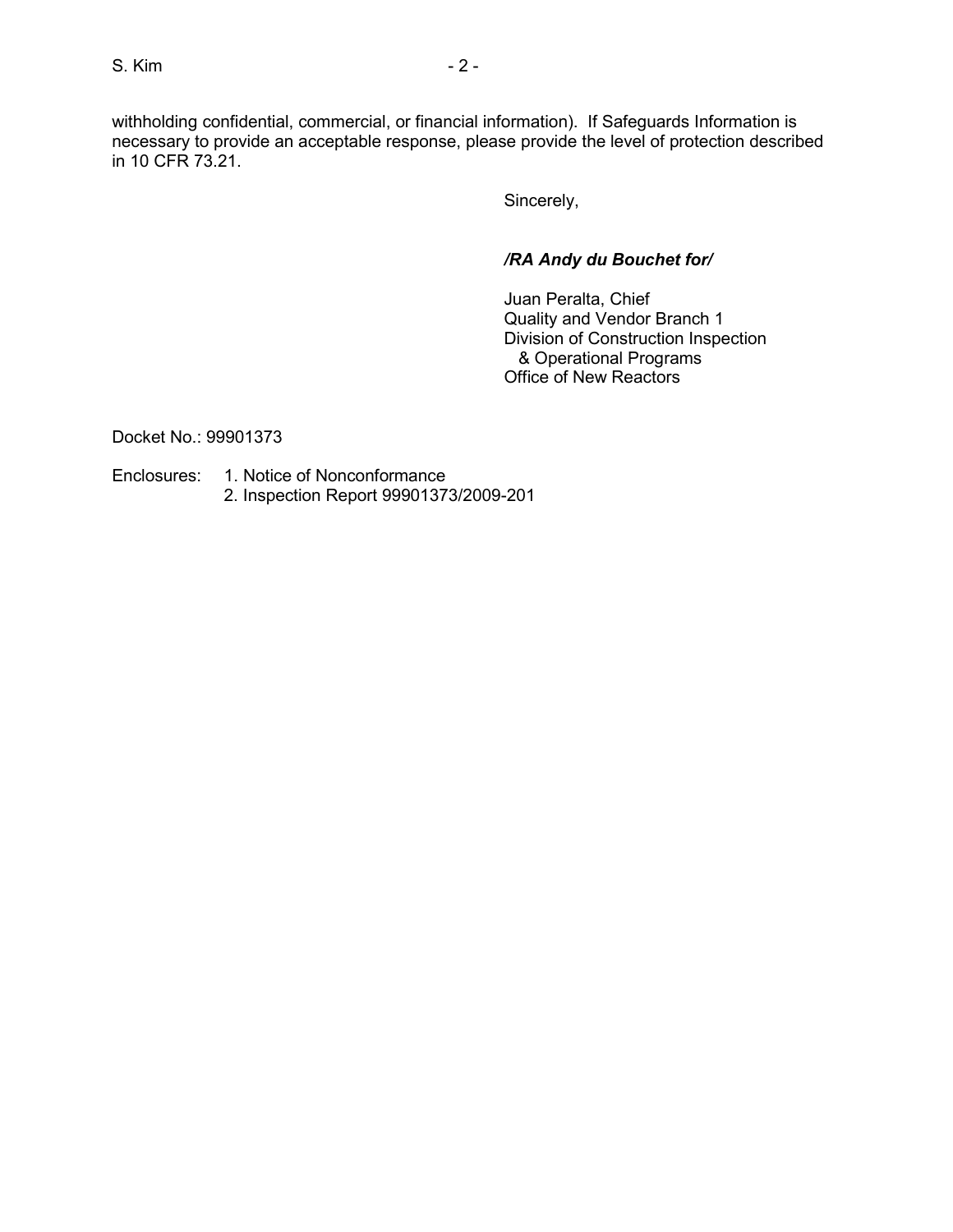withholding confidential, commercial, or financial information). If Safeguards Information is necessary to provide an acceptable response, please provide the level of protection described in 10 CFR 73.21

Sincerely,

# */RA Andy du Bouchet for/*

 Juan Peralta, Chief Quality and Vendor Branch 1 Division of Construction Inspection & Operational Programs Office of New Reactors

Docket No.: 99901373

Enclosures: 1. Notice of Nonconformance 2. Inspection Report 99901373/2009-201

DISTRIBUTION:

RidsNroDcip<br>
NRO ForeignTravel Resource Sukkwan.kim@doosan.com NRO\_ForeignTravel Resource

RidsNroDcipCqvp RidsNroDcipCqvb KKavanagh

#### **ADAMS Accession No.: ML091380474 NRO-002**

|                                 | <b>OFFICE CQVP/DCIP/NRO</b>          | CQVP/DCIP/NRO                                                              | CQVP/DCIP/NRO            | CIB1/DE/NRO |
|---------------------------------|--------------------------------------|----------------------------------------------------------------------------|--------------------------|-------------|
| <b>NAME</b>                     | <b>VHall (A Bouchet for)</b>         | KKavanagh (A Bouchet for) SCrane (A Bouchet for) EReichelt (A Bouchet for) |                          |             |
| <b>DATE</b>                     | 5/19/2009                            | 5/19/2009                                                                  | 5/19/2009                | 5/19/2009   |
|                                 | <b>OFFICE CIB/DE/RES</b>             | CAET/DCIP/NRO                                                              | BC:CQVP/DCIP/NRO         |             |
| <b>NAME</b>                     | ACsontos (A Bouchet for) RPascarelli |                                                                            | JPeralta (A Bouchet for) |             |
| <b>DATE</b>                     | 5/19/2009                            | 5/19/2009                                                                  | 5/19/2009                |             |
| A = = : A : A : .<br>$R = 2255$ |                                      |                                                                            |                          |             |

**OFFICIAL RECORD COPY**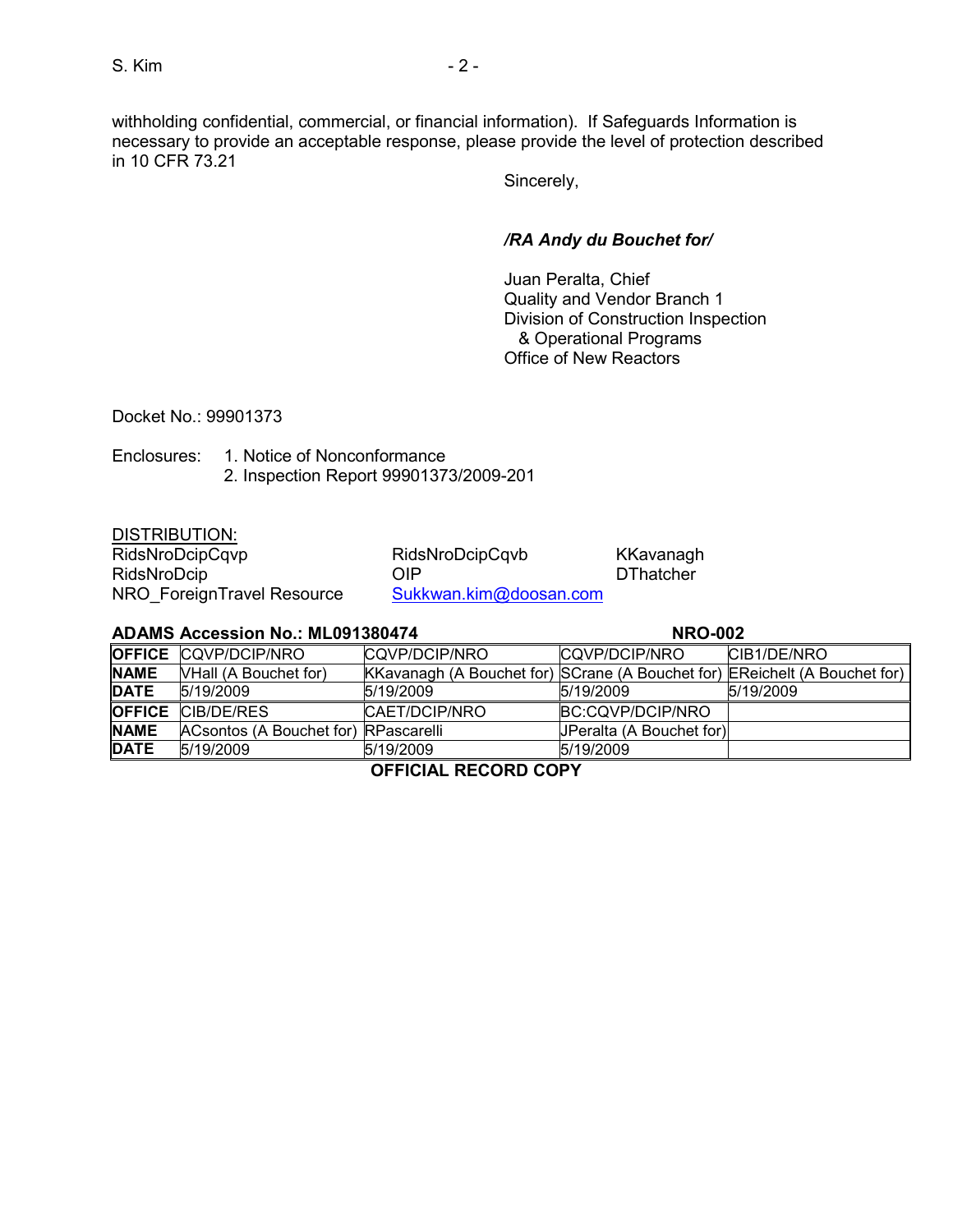## **NOTICE OF NONCONFORMANCE**

Doosan Heavy Industries 555 Gwigok-Dong Changwon, Gyeongnam 641-792 Korea

Docket Number 99901373 Inspection Report No. 99901373/2009-201

Based on the results of a U.S. Nuclear Regulatory Commission (NRC) inspection conducted March 30 – April 3, 2009, of activities performed at Doosan Heavy Industries (Doosan), certain activities were not conducted in accordance with NRC requirements, which were contractually imposed upon Doosan by NRC licensees.

Criterion XVI, "Corrective Action," of Appendix B to 10 CFR Part 50 states, in part that measures shall be established to assure that conditions adverse to quality, such as failures, malfunctions, deficiencies, deviations, defective material and equipment, and nonconformances are promptly identified and corrected. In the case of significant conditions adverse to quality, the measures shall assure that the cause of the condition is determined and corrective action taken to preclude repetition.

Contrary to the above, as of April 3, 2009:

Doosan repeatedly failed to record pre-heat data for welding on the Sequoyah nuclear power plant replacement steam generator project. Doosan's corrective actions, including measures associated with Root Cause Analysis RCA-080084, Revision 1, dated August 8, 2008, failed to determine the cause of the condition and preclude repetition of this significant condition adverse to quality.

This issue has been identified as Nonconformance 99901373/2009-201-01.

Please provide a written statement or explanation to the U.S. Nuclear Regulatory Commission, ATTN: Document Control Desk, Washington, DC 20555-0001 with a copy to Juan Peralta, Chief, Quality and Vendor Branch 1, Division of Construction Inspection and Operational Programs, Office of New Reactors, within 30 days of the date of the letter transmitting this Notice of Nonconformance. This reply should be clearly marked as a "Reply to a Notice of Nonconformance" and should include for each noncompliance: (1) the reason for the noncompliance, or if contested, the basis for disputing the noncompliance; (2) the corrective steps that have been taken and the results achieved; (3) the corrective steps that will be taken to avoid non-compliances; and (4) the date when your corrective action will be completed. Where good cause is shown, consideration will be given to extending the response time.

Because your response will be made available electronically for public inspection in the NRC Public Document Room or from the NRC's document system (ADAMS), accessible from the NRC Web site at http://www.nrc.gov/reading-rm/adams.html, to the extent possible, it should not include any personal privacy, proprietary, or Safeguards Information so that it can be made available to the public without redaction. If personal privacy or proprietary information is necessary to provide an acceptable response, then please provide a bracketed copy of your response that identifies the information that should be protected and a redacted copy of your response that deletes such information. If you request withholding of such material, you must specifically identify the portions of your response that you seek to have withheld and provide in detail the bases for your claim of withholding (e.g., explain why the disclosure of information will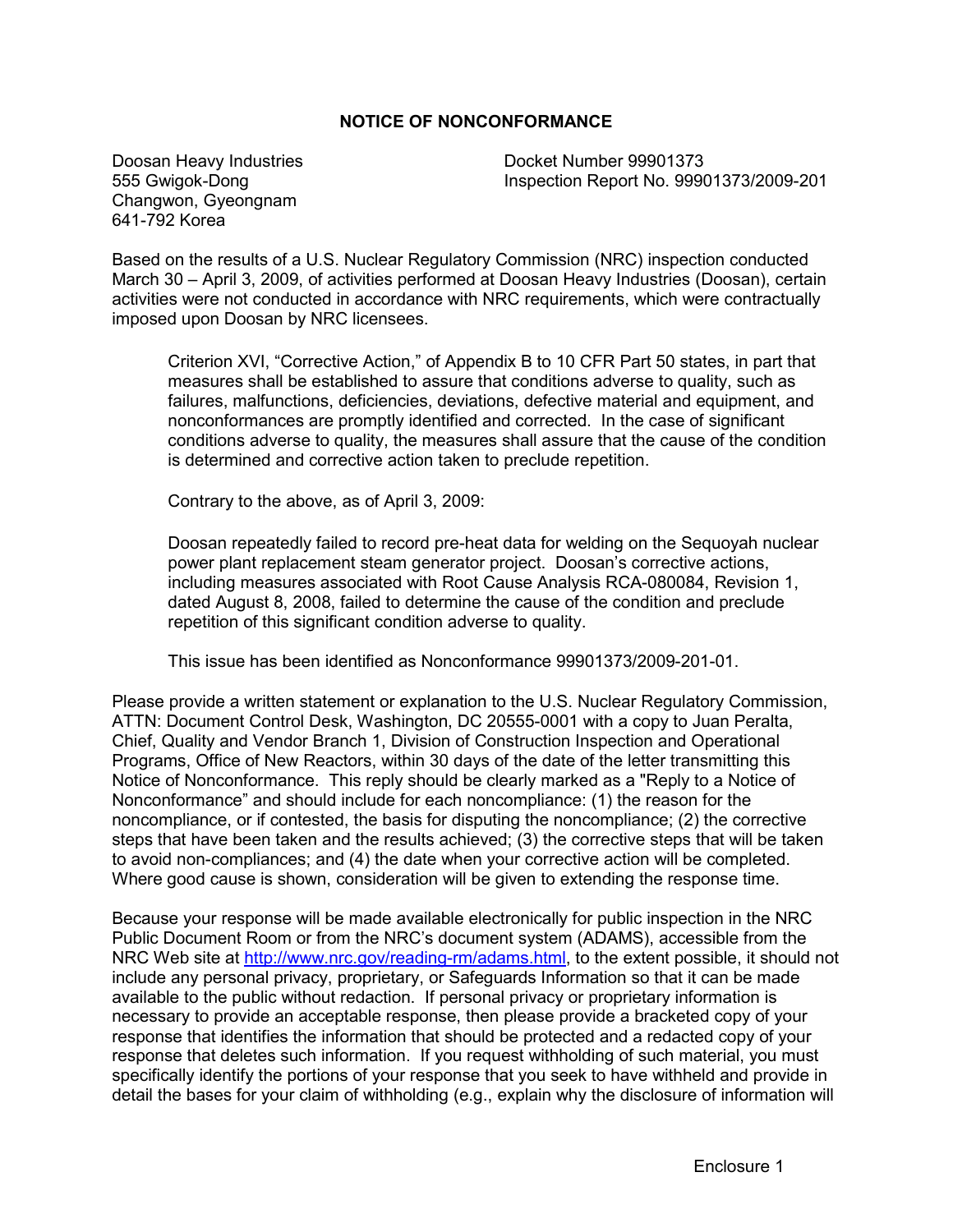create an unwarranted invasion of personal privacy or provide the information required by 10 CFR 2.390(b) to support a request for withholding confidential commercial or financial information). If Safeguards Information is necessary to provide an acceptable response, please provide the level of protection described in 10 CFR 73.21.

Dated this 19<sup>th</sup> day of May 2009.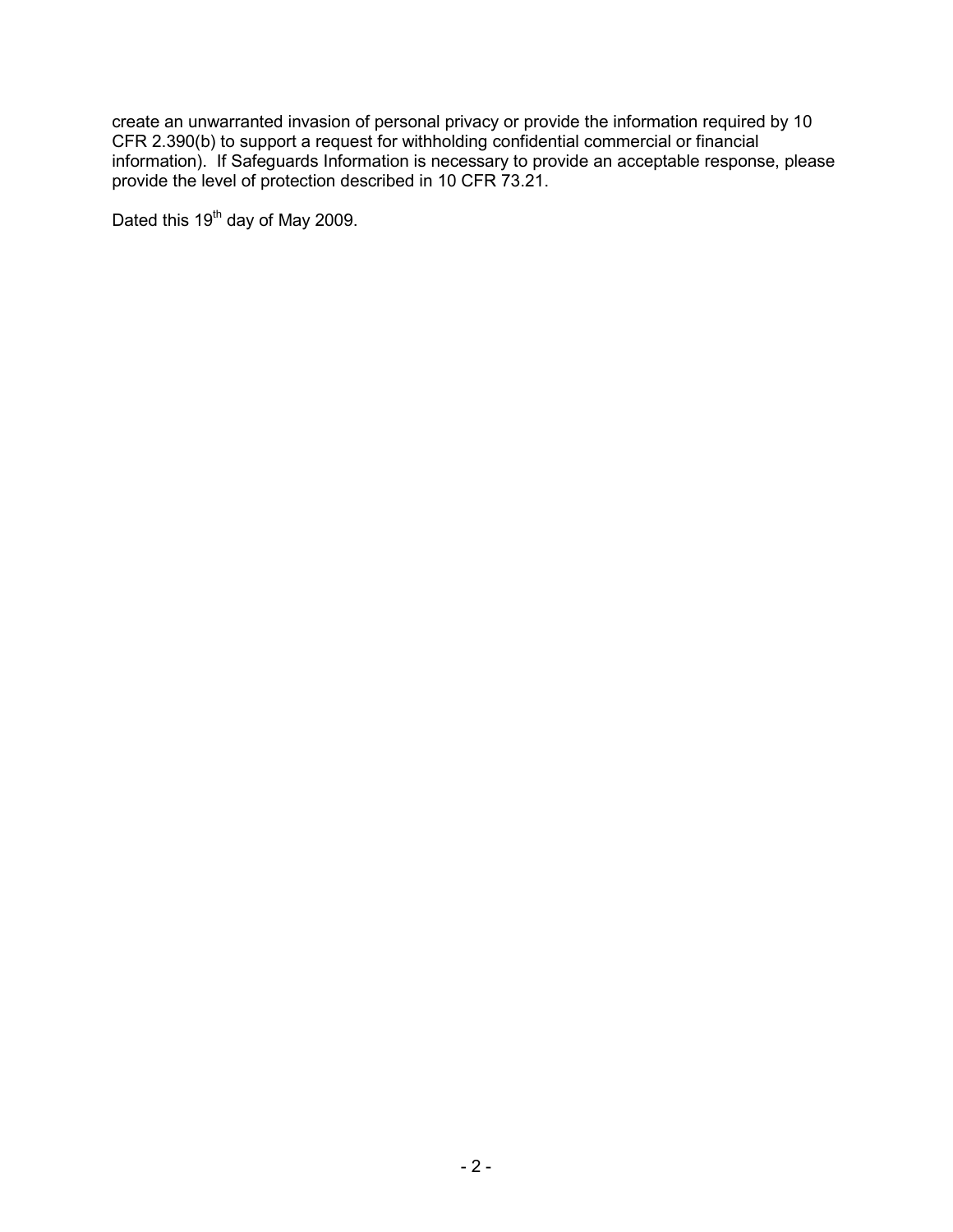## U.S. NUCLEAR REGULATORY COMMISSION OFFICE OF NUCLEAR REACTOR REGULATION DIVISION OF ENGINEERING VENDOR INSPECTION REPORT

| Docket No.:                    | 99901373                                                                                                                                                                                                                                                                                                                                    |
|--------------------------------|---------------------------------------------------------------------------------------------------------------------------------------------------------------------------------------------------------------------------------------------------------------------------------------------------------------------------------------------|
| Report No.:                    | 99901373/2009-201                                                                                                                                                                                                                                                                                                                           |
| Vendor:                        | Doosan Heavy Industries (Doosan)<br>555 Gwigok-Dong<br>Changwon, Gyeongnam<br>641-792 Korea<br>Phone: +81-78-672-4247<br>Fax: +81-78-672-3145                                                                                                                                                                                               |
| Vendor Contact:                | Suk Kwan Kim<br>Vice President, Quality Assurance<br>Phone: +82-55-278-5791<br>Sukkwan.Kim@doosan.com                                                                                                                                                                                                                                       |
| Nuclear Industry:              | Doosan is one of the world's largest manufacturers of reactor<br>vessels, steam generators, reactor internals, and balance of plant<br>components for the nuclear industry worldwide. Doosan<br>manufactures safety-related and American Society of Mechanical<br>Engineers (ASME) Boiler and Pressure Vessel Code items and<br>components. |
| <b>Inspection Dates:</b>       | March 30 - April 3, 2009                                                                                                                                                                                                                                                                                                                    |
| <b>Inspection Team Leader:</b> | Kerri Kavanagh, CQVP/DCIP/NRO                                                                                                                                                                                                                                                                                                               |
| Inspectors:                    | Samantha Crane, CQVP/DCIP/NRO<br>Aladar Csontos, CIB/DE/RES<br>Victor Hall, CQVP/DCIP/NRO<br>Eric Reichelt, CIB1/DE/NRO                                                                                                                                                                                                                     |
| Approved by:                   | Juan Peralta, Chief<br>Quality and Vendor Branch 1<br>Division of Construction Inspection<br>& Operational Programs<br><b>Office of New Reactors</b>                                                                                                                                                                                        |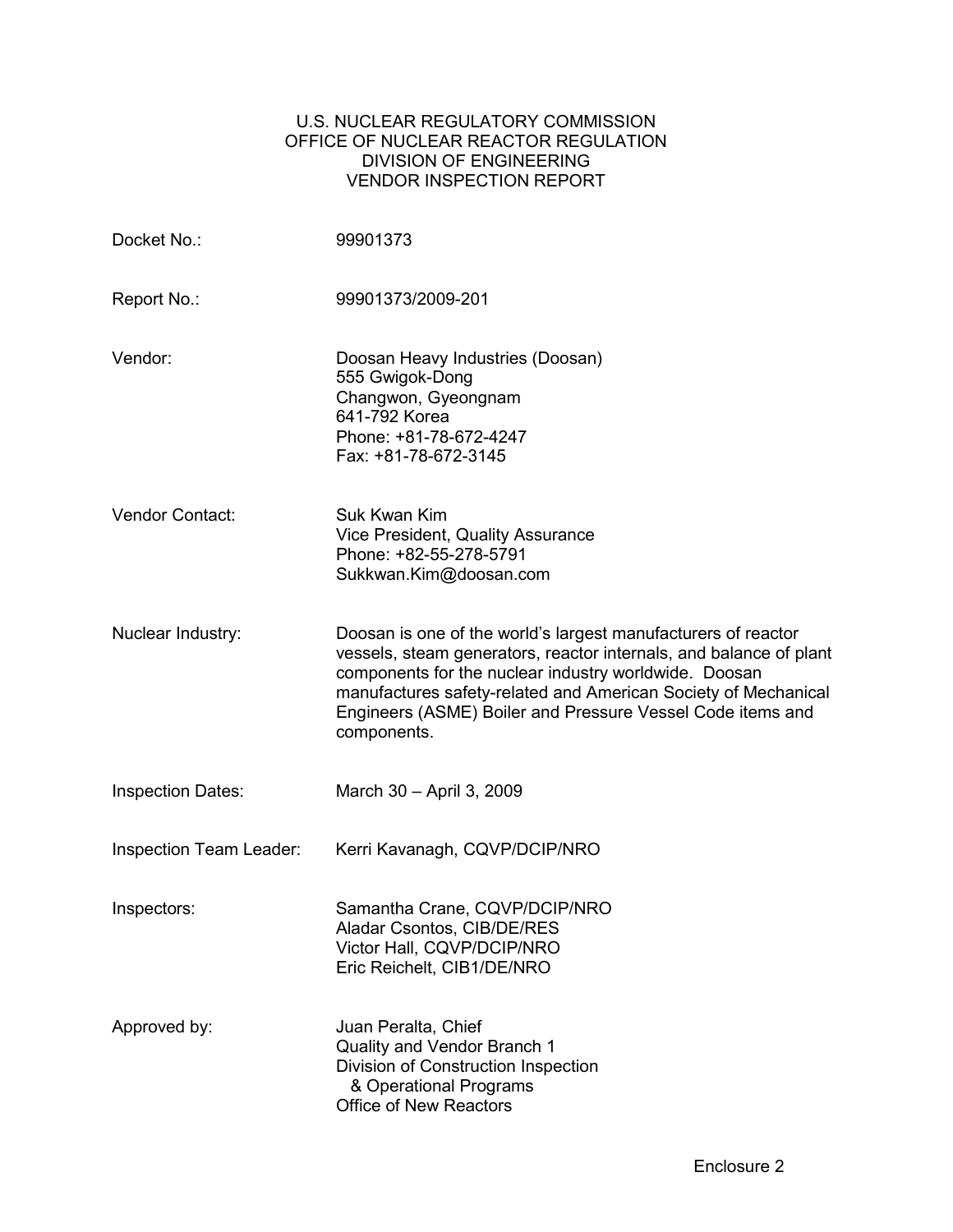# **EXECUTIVE SUMMARY**

Doosan Heavy Industries 99901373/2009-201

The purpose of this inspection was to review selected portions of Doosan's quality assurance (QA) and 10 CFR Part 21 (Part 21) programs. The inspection was conducted at Doosan's facility in Changwon, Korea.

The NRC inspection bases were:

- Title 10 of the *Code of Federal Regulations* (10 CFR) Part 21, "Reporting of Defects and Noncompliance;" and
- Appendix B, "Quality Assurance Criteria for Nuclear Power Plants and Fuel Reprocessing Plants," to Part 50 of Title 10 of the *Code of Federal Regulations*

Representatives from the Korean Institute of Nuclear Safety (KINS) and the Canadian Nuclear Safety Commission (CNSC) observed the inspection. These observations fostered the sharing of international experience with the construction of new reactors and oversight of vendors consistent with the objectives of the Multinational Design Evaluation Program (MDEP).

The results of this inspection are summarized below. The previous NRC inspection performed at Doosan's facility in Changwon, Korea, was conducted from May 26 – 29, 2008. That inspection is documented in inspection report 99901373/2008-201.

#### 10 CFR Part 21 Program

The inspectors concluded that Doosan's Part 21 process and applicable procedures conformed to the regulatory requirements of Part 21. The inspectors determined that Doosan implemented its Part 21 program in accordance with its procedures. No findings of significance were identified.

#### Corrective Action

The inspectors identified Nonconformance 99901373/2009-201-01 for failure to determine the cause of the condition and prevent reoccurrence of a significant condition adverse to quality. The inspectors concluded that Doosan's procedure for performing root cause analyses was inadequate. With the exception of the above noted nonconformance, the inspectors determined that Doosan's corrective action program was consistent with the regulatory requirements of Criterion XVI "Corrective Action," of Appendix B to 10 CFR Part 50.

#### Design Control

The inspectors concluded that Doosan's Customer Document Review and Design Control processes and practices were consistent with Criterion III "Design Control," of Appendix B to 10 CFR Part 50, and American Society of Mechanical Engineers (ASME) Section III NB code requirements. The inspectors concluded that Doosan's implementation of these processes and practices provided appropriate design controls. No findings of significance were identified.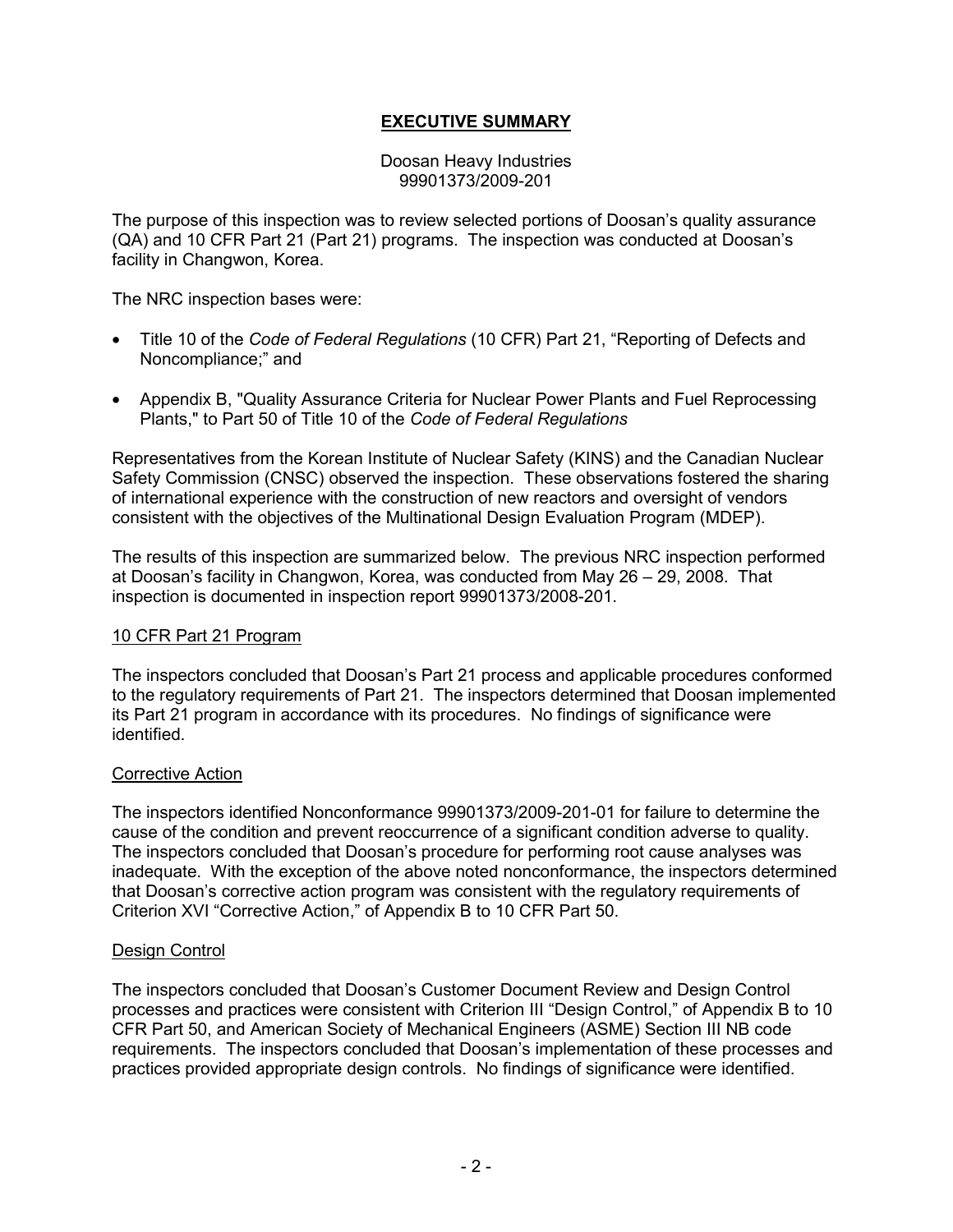## Commercial-Grade Dedication

The inspectors concluded that Doosan's commercial-grade dedication (CGD) procedures were consistent with industry guidance. The inspectors concluded that Doosan had adequate engineering involvement in its dedication process and conducted its CGD activities consistent with its procedures. No findings of significance were identified.

#### Control of Special Processes

The NRC inspectors concluded that Doosan had established an appropriate means to control fabrication activities and special processes such as welding, non-destructive evaluation (NDE), and heat treatment for supply of replacement reactor vessel closure heads and replacement steam generators. The inspectors concluded that the Doosan Quality Assurance Manual (QAM) and associated fabrication and special process procedures and activities were being adequately implemented by qualified personnel, using qualified equipment and processes. No findings of significance were identified.

### Control of Measuring and Test Equipment

The inspectors concluded that Doosan had established appropriate and effective means to control measuring and test equipment. No findings of significance were identified.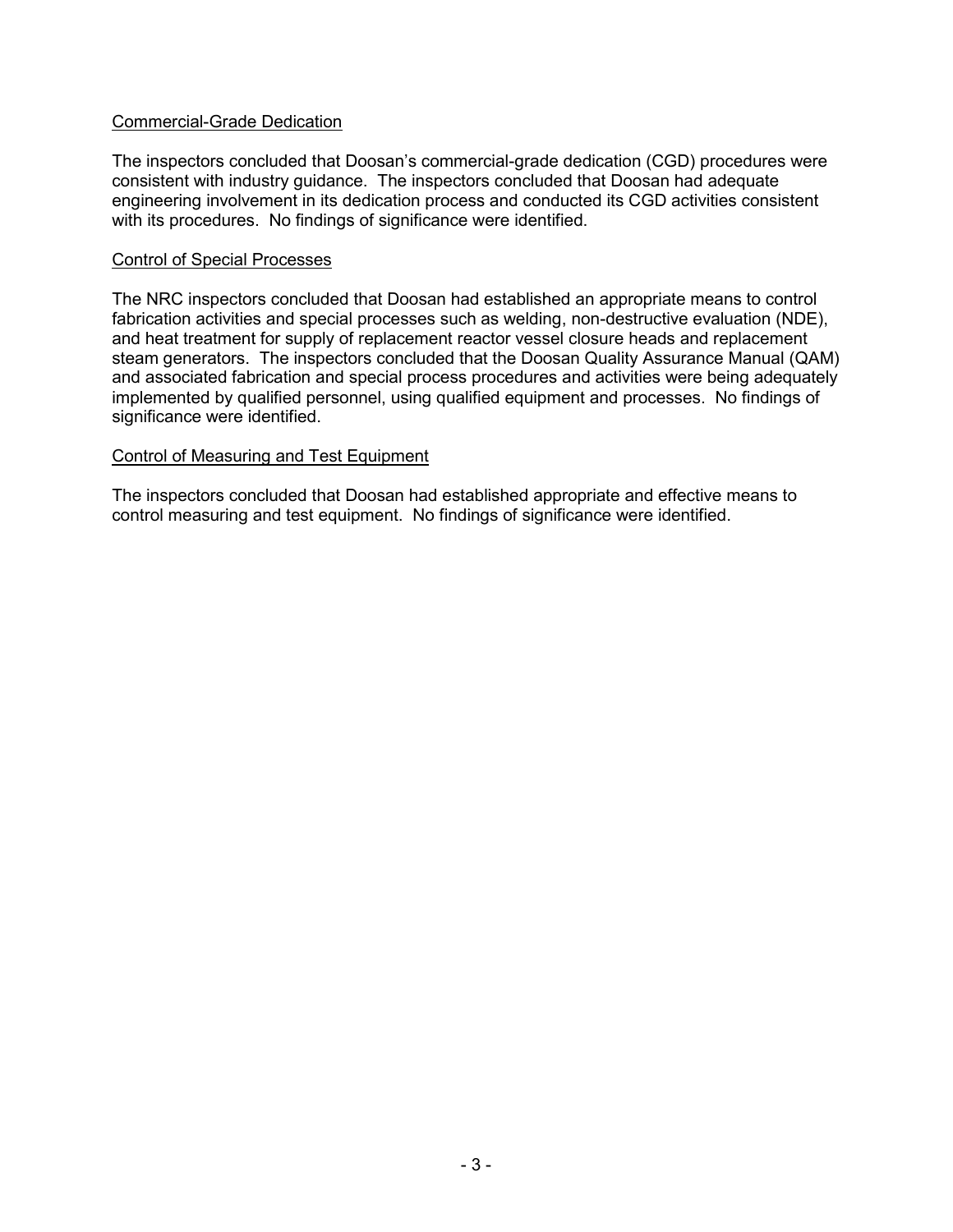# **REPORT DETAILS**

#### 1. 10 CFR Part 21 Program

#### a. Inspection Scope

The inspectors reviewed the Doosan Quality Assurance Manual (QAM) QM-200, Revision 17, dated March 17, 2009, and implementing policies and procedures that govern the Part 21 process to determine compliance with Part 21. Specifically, the inspectors focused on Quality Procedure (PQAP) PQAP-1602, "Reporting of 'Defects' and Failures to Comply Pursuant to 10CFR21," Revision 6, dated March 23, 2009 and the following documents:

- Corrective Action Report (CAR) 080092, August 12, 2008
- Internal audit report IAR-0903-01, "Implementation and Effectiveness of the Quality Assurance Program," March 25, 2009

The inspectors also reviewed Doosan's procedures that govern corrective action, the control and correction of nonconforming items, and QA audits to verify an adequate link to the Part 21 process.

The inspectors reviewed a mock-Part 21 scenario developed by Doosan which demonstrated how Doosan's Part 21 process functioned. Finally, the inspectors reviewed the corrective actions implemented by Doosan to address the Part 21 findings from the NRC's previous inspection and discussed the Part 21 process with Doosan staff.

#### b. Observations and Findings

PQAP-1602 outlined the process used at Doosan for the reporting of defects. The procedure provided for the review of deviations by a group consisting of representatives of the Design Engineering (DE) department and the Nuclear Quality Control (NQC) department. The inspectors noted that the group decided whether identified deviations could create a substantial safety hazard and would be reportable under Part 21. The inspectors noted that Doosan's procedures that govern corrective action, the control and correction of nonconforming items, and QA audits provided a link to the Part 21 process.

CAR 080092 described the corrective actions associated with Notice of Violation (NOV) 99901373/2008-201-01. CAR 080092 included training records of training completed on June 13, 2008 on Revision 5 of procedure PQAP-1602, which addressed the NRC concerns stated in NOV 99901373/2008-201-01. In addition, CAR 080092 included the requirement of an internal audit by QA to confirm implementation of 10 CFR Part 21. The inspectors confirmed that the corrective action had been completed. Based on its review, the inspectors closed NOV 99901373/2008-201-01.

The inspectors noted that Doosan had not performed any Part 21 evaluations. However, Doosan developed a mock scenario to demonstrate its capability to evaluate and report defects. The scenario included a fictitious nonconformance report, recommended disposition sheet, and a Part 21 notification which assumed that incorrect material had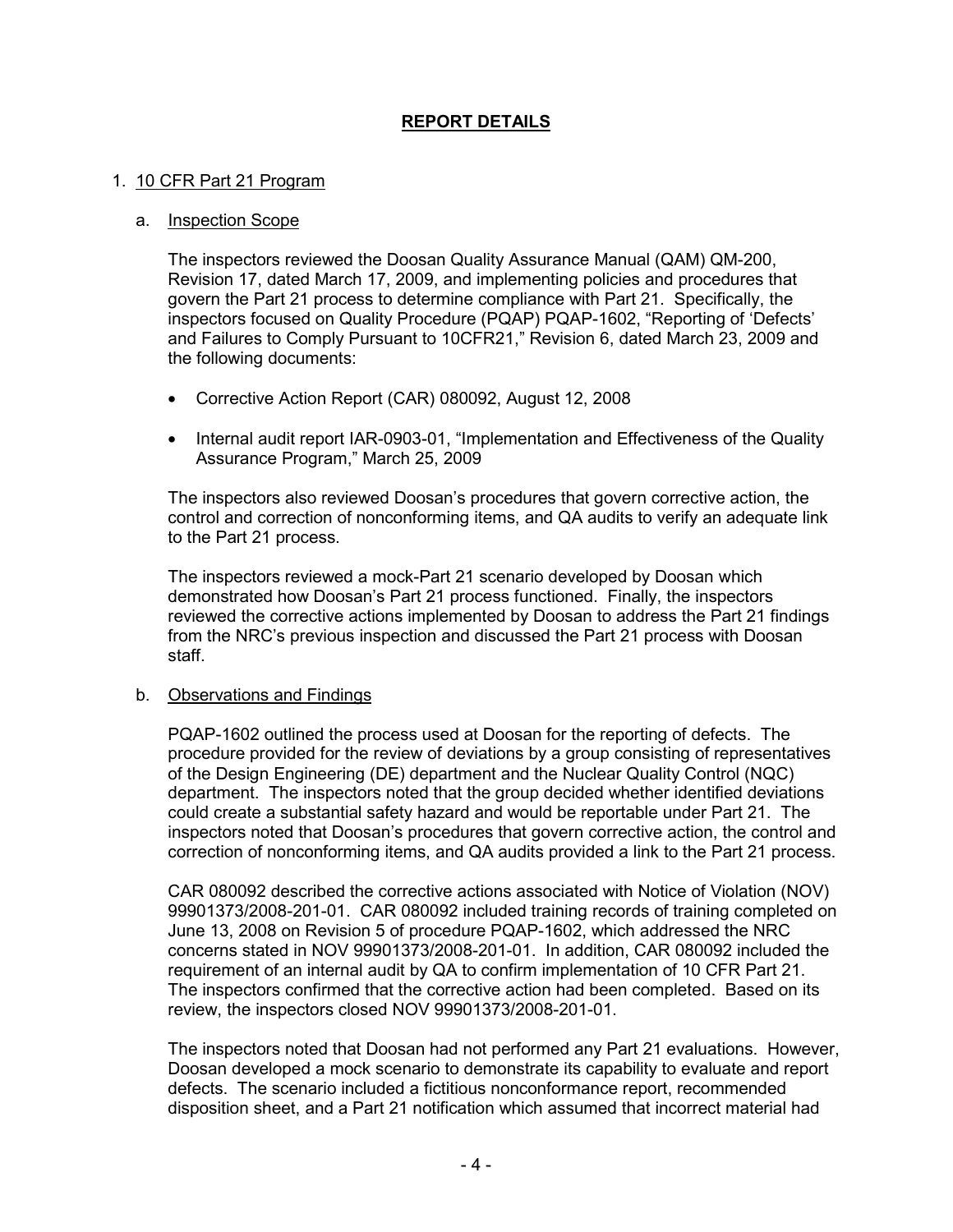been welded onto a steam generator primary nozzle safe end for a U.S. nuclear power plant. The inspectors found that Doosan's fictitious scenario adequately identified a deviation, and properly evaluated the deviation to determine whether it could create a substantial safety hazard. The NRC inspection team concluded that the Part 21 demonstration adequately reflected the requirements of Part 21.

## c. Conclusions

The inspectors concluded that Doosan's Part 21 process and applicable procedures conformed to the regulatory requirements of Part 21. The inspectors determined that Doosan implemented its Part 21 program in accordance with its procedures. No findings of significance were identified.

# 2. Corrective Action

# a. Inspection Scope

The inspectors reviewed the Doosan implementing policies and procedures that govern the control of conditions adverse to quality, and significant conditions adverse to quality to verify compliance with the requirements of Criterion XVI, "Corrective Action," of Appendix B to 10 CFR Part 50. The inspectors reviewed the corrective actions in response to the NRC's 2008 inspection, the corrective actions and root cause analyses associated with two Westinghouse stop work notices related to pre-heat issues in 2008, and sampled additional CARs and nonconformance reports (NCRs). Specifically, the following Nuclear BG Quality Control Procedures (NQCPs), and Quality Control Procedure (QCP) were reviewed:

- NQCP-1602 "Control of Corrective Actions," Revision 1, dated March 20, 2009,
- QCP-1602, "Quality Control Procedure QCP-300 Control of Corrective Action," Revision 3, dated April 16, 2008
- NQCP-1501 "Control and Correction of Nonconforming Items and Activities," Revision 11, dated March 20, 2009
- QCP-0701, "Vendor Evaluation," Revision 7, October 21, 2008
- Annual Evaluation of Vendors report, October 7, 2008
- Vendor Evaluation Report, VER-0808-08, August 23, 2008
- CAR 080096, August 13, 2008
- CAR 080095, August 12, 2008
- CAR 080097, August 13, 2008
- CAR 080094, August 12, 2008
- CAR 080098, August 13, 2008
- CAR 080052, May 28, 2008
- CAR 080053, May 28, 2008

## b. Observations and Findings

The inspectors noted that Doosan's policies and procedures for corrective actions had not significantly changed since the previous inspection. Section 16 of the Doosan QAM described the corrective action process for Doosan and delineated the responsibilities and controls used to assure that conditions adverse to quality were promptly identified and corrected.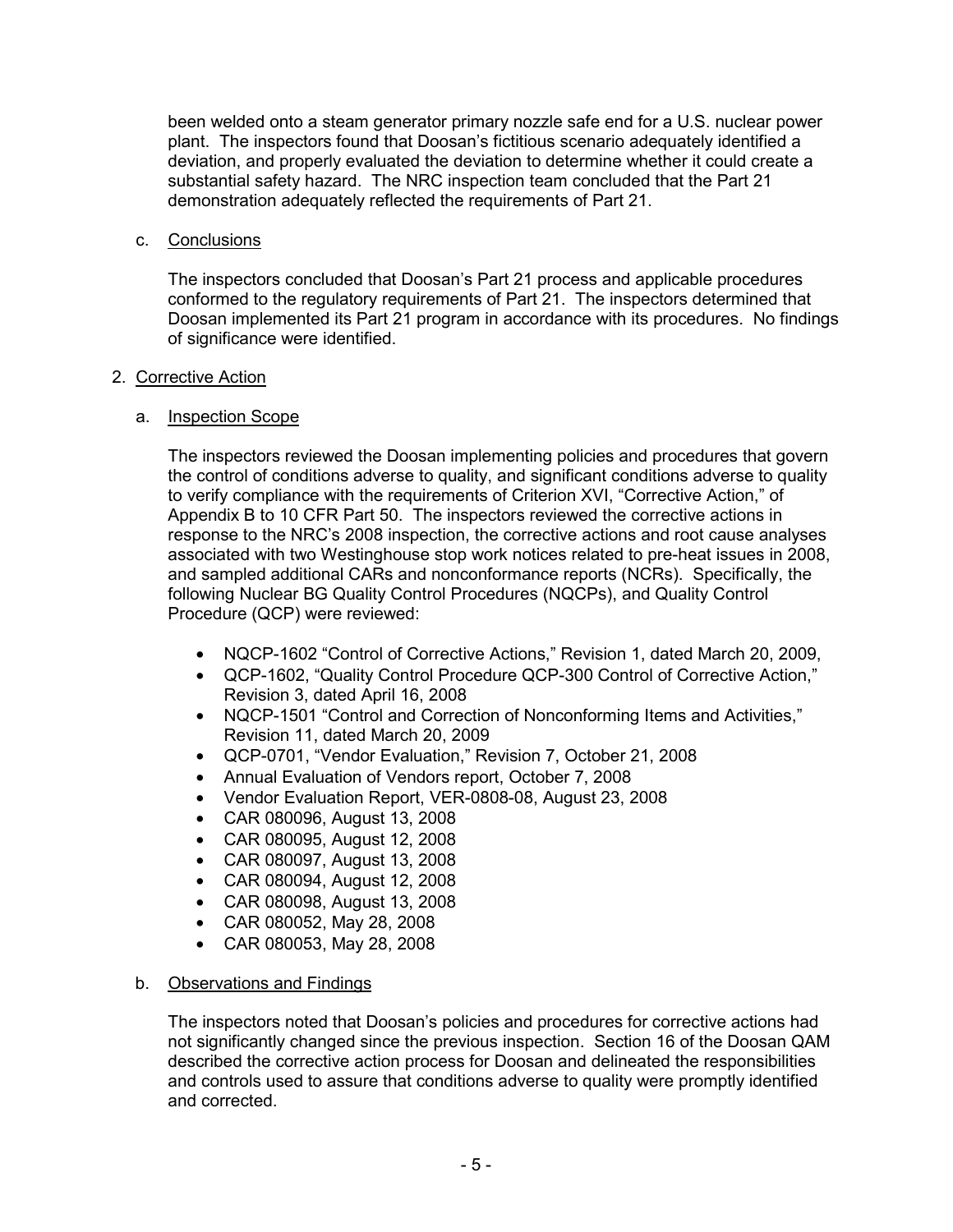QCP-1602 defined responsibilities and procedures for handling nonconformances identified by Doosan's customers. The procedure described the process for verifying the validity of deficiencies, evaluating the causes of the deficiencies, and documenting the actions to be taken to prevent recurrence.

### b1. Corrective Action Associated With 2008 NRC Inspection

The inspectors determined that Doosan took appropriate corrective actions in response to NRC inspection report 99901373/2008-201. The CARs and their dates of completion are listed in the table below:

| <b>Finding from NRC Inspection</b><br>Report 99901373/2008-201 | Doosan CAR No.<br>& Completion Date | <b>Description</b>                   |
|----------------------------------------------------------------|-------------------------------------|--------------------------------------|
| Violation (Part 21)                                            | CAR 080092                          | Inadequate Part 21 procedure         |
| 99901373/2008-201-01                                           | August 13, 2008                     |                                      |
| Nonconformance (Criterion III)                                 | CAR 080094                          | Inadequate dedication procedures     |
| 99901373/2008-201-01                                           | October 24, 2008, &                 | and sampling practices               |
|                                                                | CAR 080098                          |                                      |
|                                                                | October 23, 2008                    |                                      |
| Nonconformance (Criterion VII)                                 | CAR 080096                          | Lack of a QA Audit for purchased     |
| 99901373/2008-201-02                                           | October 24, 2008                    | material, equipment, and services    |
| Nonconformance (Criterion VII)                                 | CAR 080095                          | Lack of annual evaluation for ASME-  |
| 99901373/2008-201-03                                           | October 24, 2008                    | certified suppliers                  |
| Nonconformance (Criterion VII)                                 | CAR 080097                          | Failure to adequately maintain       |
| 99901373/2008-201-04                                           | October 24, 2008                    | approved vendors database            |
| Nonconformance (Criterion XV)                                  | CAR 080052                          | Failure to evaluate NCRs for Part 21 |
| 99901373/2008-201-05                                           | June 13, 2008                       | applicability                        |
| Nonconformance (Criterion XVI)                                 | CAR 080053                          | Failure to evaluate CARs for Part 21 |
| 99901373/2008-201-06                                           | May 29, 2008                        | applicability                        |

The inspectors noted that Doosan's CARs provided records of training when applicable, listed corrections to Doosan's procedures, and additional steps that were taken. The inspectors determined that Doosan's corrections to its quality procedures were adequate to address the identified findings. Based on its review, the inspectors closed NONs 99901373/2008-201-02 through 99901373/2008-201-06.

Regarding Nonconformance 99901373/2008-201-01, and CARs 080094 and 080098, the inspectors identified that Doosan's corrective actions did not fully address the deficiency. The inspectors noted that Doosan corrected its procedures for future audits and surveys of sub-suppliers, performed a root-cause analysis, and training. However, Doosan did not document its justification of acceptance of material from the suppliers for past projects in the CARs. Following discussions with the inspectors, Doosan completed a technical evaluation to adequately document its engineering judgment. The evaluation included historical vendor evaluations, and noted that the suppliers had been previously evaluated for lot and batch traceability. The inspectors determined the technical and vendor evaluations and associated documents provided reasonable assurance that the items procured would have lot and batch traceability. The inspectors found Doosan's technical evaluation to be adequate documentation to support closing its CARs. Based on its review, the inspectors closed NON 99901373/2008-201-01.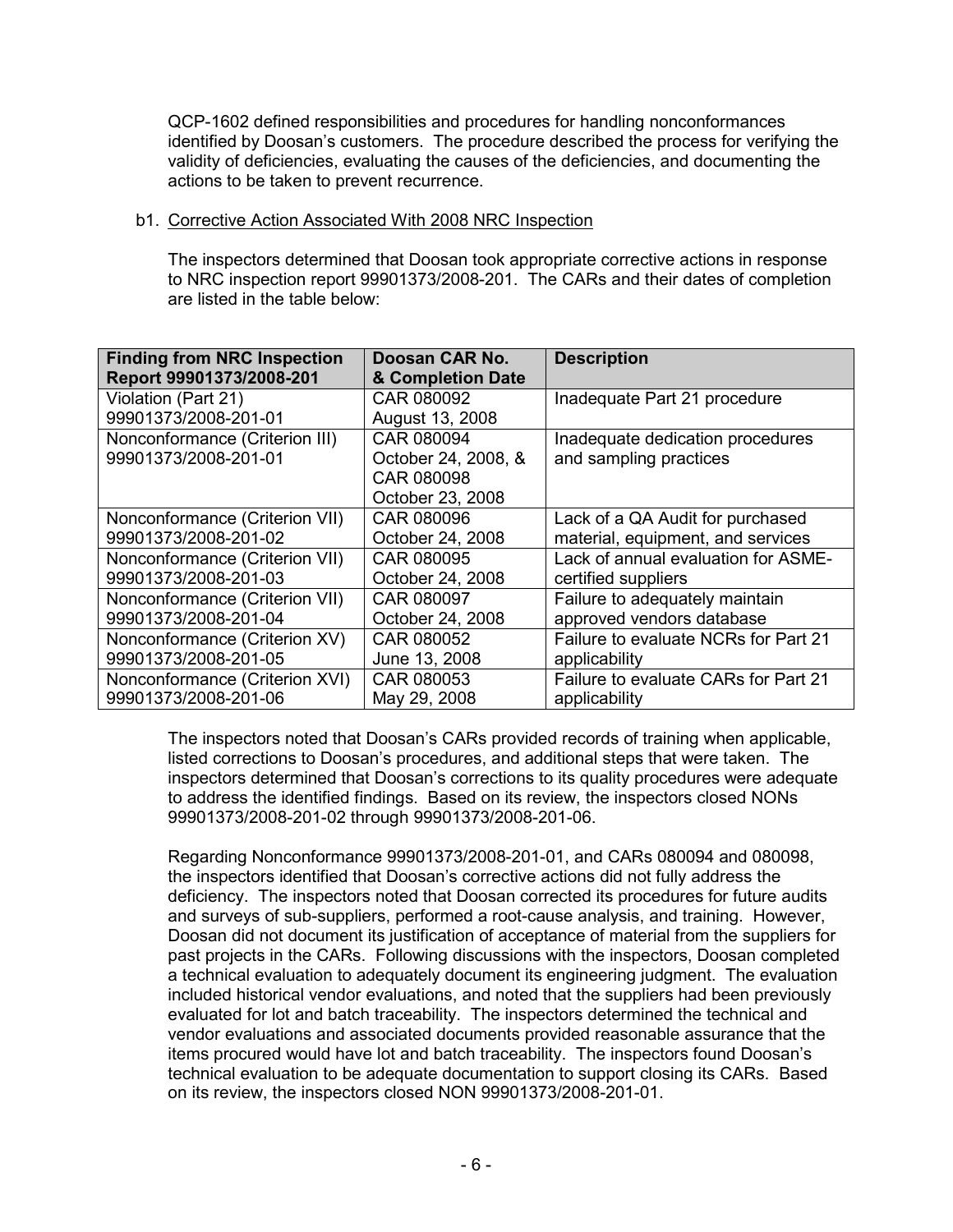## b2. Corrective Action Associated With Westinghouse Stop Work Notices

The inspectors noted that Doosan initiated multiple NCRs and CARs regarding missed pre-heat events which led to two Westinghouse Stop Work Notices in 2008. The preheat events are summarized below:

- 1. On January 15, 2008, a Doosan employee failed to record pre-heat data on a replacement steam generator project for the Sequoyah nuclear power plant. This was viewed as an isolated, low-significance event, and was documented in NCR 2008-01-14.
- 2. On July 17, 2008, another Doosan employee failed to record pre-heat data on the Sequoyah steam generator project, as noted in NCR 2008-07-17. This was discovered by representatives from Westinghouse and the Tennessee Valley Authority (TVA). The Westinghouse and TVA representatives later noted that the data had been filled in by a Doosan foreman. Westinghouse issued a Stop Work Notice shortly thereafter for this project. Doosan issued CAR 080084, which included Root Cause Analysis (RCA) RCA-080084. Westinghouse lifted its Stop Work Notice following Doosan completion of corrective actions.
- 3. On August 11, 2008, a different Doosan worker failed to record pre-heat data on the Sequoyah steam generator project, as noted in NCR 2008-08-12. Doosan had also experienced issues with cracking on tubesheet welding on another AP1000 project. Due to these issues, Westinghouse issued another Stop Work Notice for all TVA and AP1000 projects.

The inspectors determined that Doosan failed to prevent reoccurrence of missed preheat conditions for welding on Sequoyah nuclear power plant's replacement steam generator project. Doosan's corrective actions, including measures associated with RCA-080084, Revision 1, dated August 8, 2008, failed to preclude repetition of this significant condition adverse to quality. This issue has been identified as an example of Nonconformance 99901373/2009-201-01.

The inspectors noted that following the August 2008, missed pre-heat, Doosan revised RCA-080084, and included a more thorough analysis. The inspectors noted that Doosan's corrective action procedures did not provide the necessary level of detail regarding root cause analyses consistent with the latest revision to RCA-080084. Through discussion with Doosan and Westinghouse staff, the inspectors determined that Westinghouse provided extensive assistance and training for the revised RCA.

On August 28, 2008, Westinghouse lifted the Stop Work Notice for TVA projects, based on successful completion of extensive corrective actions. This included analyses by Doosan showing that all affected components were verified by alternate means, such as non-destructive examination (NDE), and were not affected by the missing pre-heat data.

As a point of interest, the NRC inspectors noted that Doosan initiated NCRs 080571, revision 0, and 080571, revision 1, and CAR-080104 (including RCA-CAR-080104, revision 1) for the tubesheet cracking issues on another AP1000 project. Doosan determined that the cracking was not related to pre-heating, and has taken successful corrective actions to prevent recurrence. However, the inspectors noted that Doosan's RCA provided conflicting conclusions, and was not supported by objective evidence.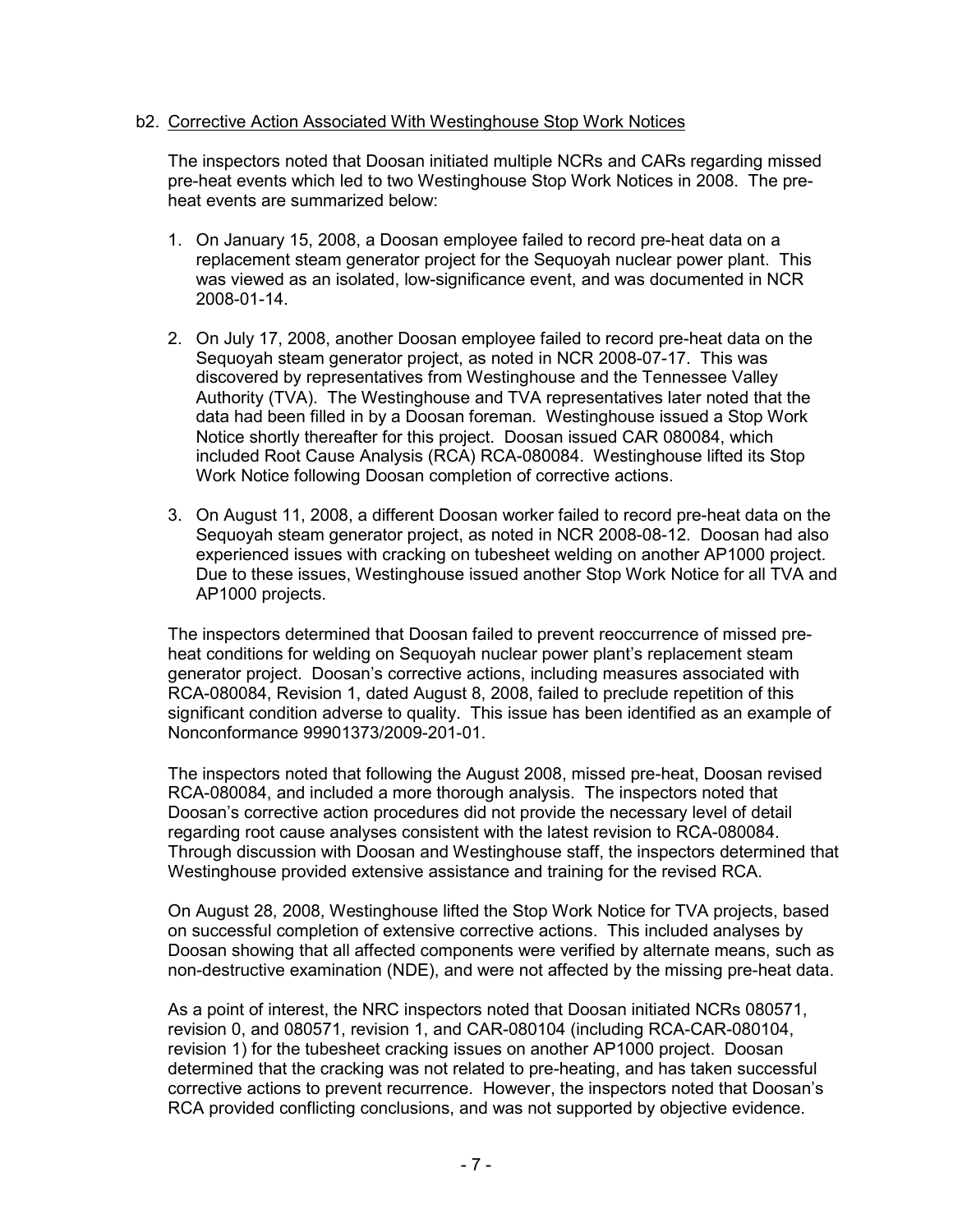This was another example of NON 99901373/2009-201-01 for an inadequate RCA being performed in response to a significant condition adverse to quality.

## c. Conclusion

The inspectors identified Nonconformance 99901373/2009-201-01 for failure to prevent reoccurrence of a significant condition adverse to quality. In addition, the inspectors concluded that Doosan's procedure for performing root cause analyses was inadequate. Therefore, the inspectors determined that Doosan's corrective action program was not being implemented in accordance with the regulatory requirements of Criterion XVI "Corrective Action," of Appendix B to 10 CFR Part 50.

### 3. Design Control

## a. Inspection Scope

The inspectors reviewed the Doosan implementing policies and procedures that govern design control to verify compliance with the requirements of Criterion III, "Design Control," of Appendix B to 10 CFR Part 50. Specifically, the inspectors reviewed Section 3, "Order Entry, Customer Document Review, and Design Control" of the Doosan QAM and implementing procedures to ensure appropriate design reviews and controls of ASME Section III fabricated components. The inspectors also reviewed Westinghouse design specifications, requirements, and drawings for three components and verified the accurate transfer of information to the pertinent Doosan manufacturing drawings, purchase specifications, and assembly quality plans. Documents reviewed:

## • Westinghouse:

- $\circ$  AP1000 Steam Generator Tubesheet Base Metal, Welding, and Machining Drawings, APP-MB01-V2-051-6 Rev. 3
- o AP1000 Steam Generator Design Specification, APP-MB01-Z0-101
- o Additional Requirements for AP1000 Steam Generator Welding Consumables, APP-MB01-VW-021
- o AP1000 Steam Generator Engineering Requirements for Welding Procedure Qualifications for ASME Code Section III-NB Pressure Boundary Overlay and Attachment Welds, APP-GW-VW-011
- o APS Palo Verde Replacement Reactor Vessel Closure Head (RRVCH) Interim Design Features Report, APSPV-RRVCH-IDFR Rev.0
- o RRVCH Design Specification for Palo Verde Units 1, 2, and 3 Reactor Vessel Head, DS-ME-06-3
- o Westinghouse AP1000 Reactor Vessel Design Specifications, APP-MV01- Z0-101
- o Design Specification, DS-ME-06-3, Replacement Reactor Vessel Closure Head (RRVCH)
- Doosan:
	- o AP1000 Steam Generator Tubesheet Forging Drawings, D-CA-21146-M01/2
	- o AP1000 Steam Generator Tubesheet Assembly Drawings, D-CA-21146- M02/5
	- o Quality Plan of the China AP-1000 Projects SG Tubesheet Assembly Quality Plan, QP-CASG46 pg1-4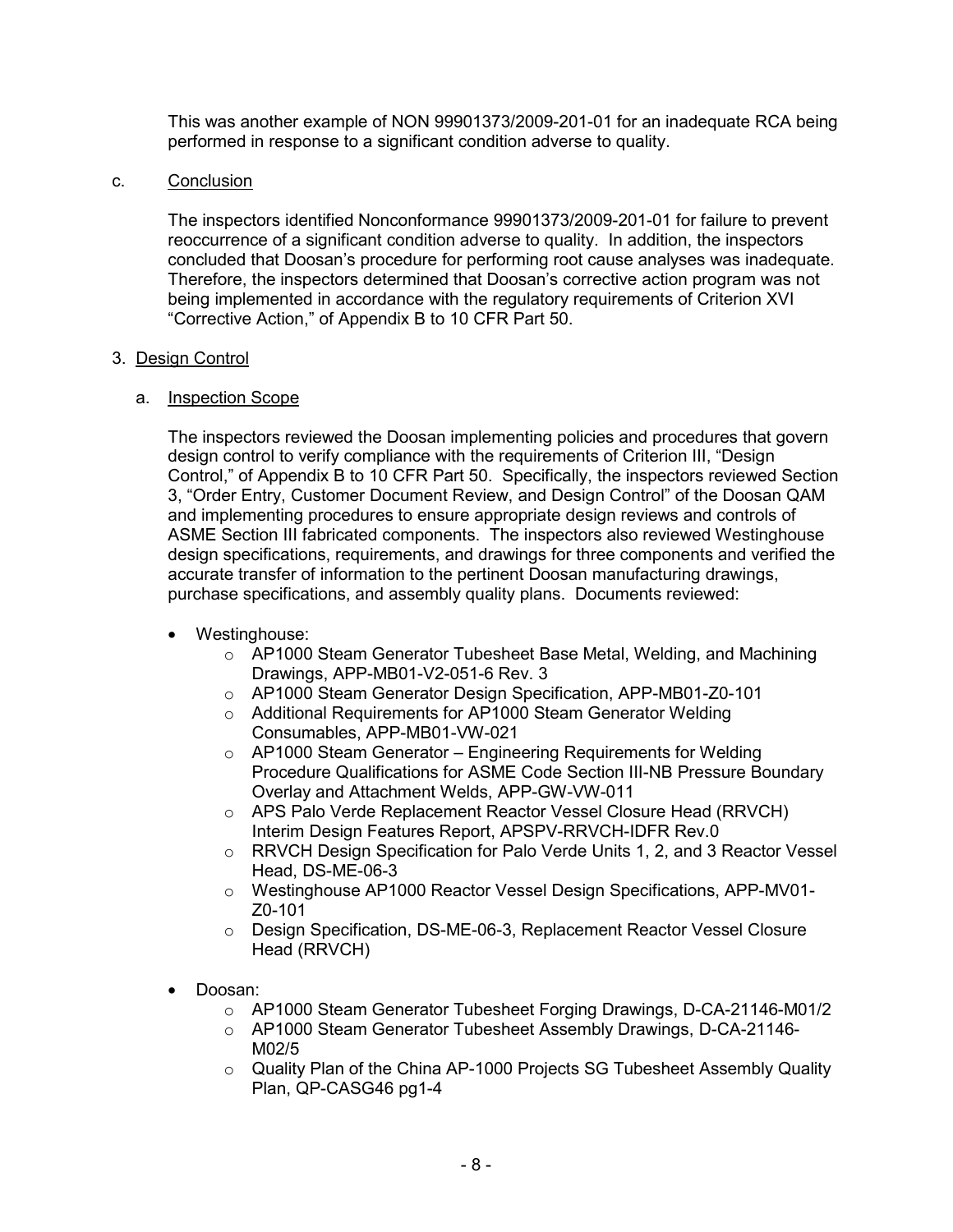- o Material Purchase Specification for Inconel 690 Welding Strip Electrode and Flux for Overlay Cladding, EPS-A43-116
- o Material Purchase Specification for EQ309L and EQ308L Strip/Flux for Weld Deposit Weld Overlay of Multi-Layers, EPS-A08-134
- o Palo Verde RRVCH Manufacturing Drawings
	- General Arrangement, D-PV-11101-M01
		- Reactor Vessel Closure Head Penetrations, D-PV-11102-M03 pg 1-2
- o AP1000 China Project Reactor Vessel Manufacturing Drawings
	- Upper Vessel Assembly, D-CA-11120-M03
	- Inlet Nozzle Assembly, D-CA-11124-M01
	- Inlet Nozzle, D-CA-11124-M02
	- Outlet Nozzle Assembly, D-CA-11125-M01
	- **D** Outlet Nozzle, D-CA-11125-M02
- Palo Verde Units 1, 2, 3 RRVCH design plan, PV-PVRC-DP-01, Revision 6, December 2, 2008
- Design Specification Checklist, PV-HEAD-DSC-01, Revision 4, January 29, 2009
- Calculation No. PV-111CN-130, "Design Analysis of Closure Head & Vessel Flange Ass'y," Revision 2, February 4, 2009
- Design Verification Checklist No. RCN-C-130, Revision 2, February 4, 2009
- Design Report Number, PV-111AR-001, "Design Report for Palo Verde Units 1, 2, and 3 Replacement RV Closure Head," Revision 1, February 10, 2009
- Procedure NQCP-0301, "Design Control," Revision 8, July 23, 2008

# b. Observations and Findings

Section 3 of the Doosan QAM provided the requirements for fabrication of components as an ASME "NPT" Certificate Holder with design responsibility and without design responsibility. The inspectors noted that Doosan was required to verify that the Customer Design Specification and drawings contained a complete basis for the construction of the item in accordance with the ASME Code when Doosan had design responsibility for components.

For the U.S. components being manufactured by Doosan, Doosan had design responsibility for only the Palo Verde replacement reactor vessel closure heads. The inspectors confirmed that all design control requirements were met for the Palo Verde replacement reactor vessel closure heads.

The inspectors compared selected sections of the Westinghouse and Doosan AP1000 Steam Generator, AP1000 Reactor Vessel, and Palo Verde replacement reactor vessel closure heads design requirements, design and manufacturing drawings, and welding, NDE, and post weld heat treatment specifications to the 1998 ASME Section III Division I Subsection NB Code requirements. All selected review areas of Doosan specification documents and manufacturing drawings were confirmed to conform to the code requirements and Westinghouse customer documentation and specifications. The inspectors also found that Doosan's document review and design control developed satisfactorily detailed manufacturing drawings appropriately signed off and approved from corresponding Westinghouse specifications and design drawings.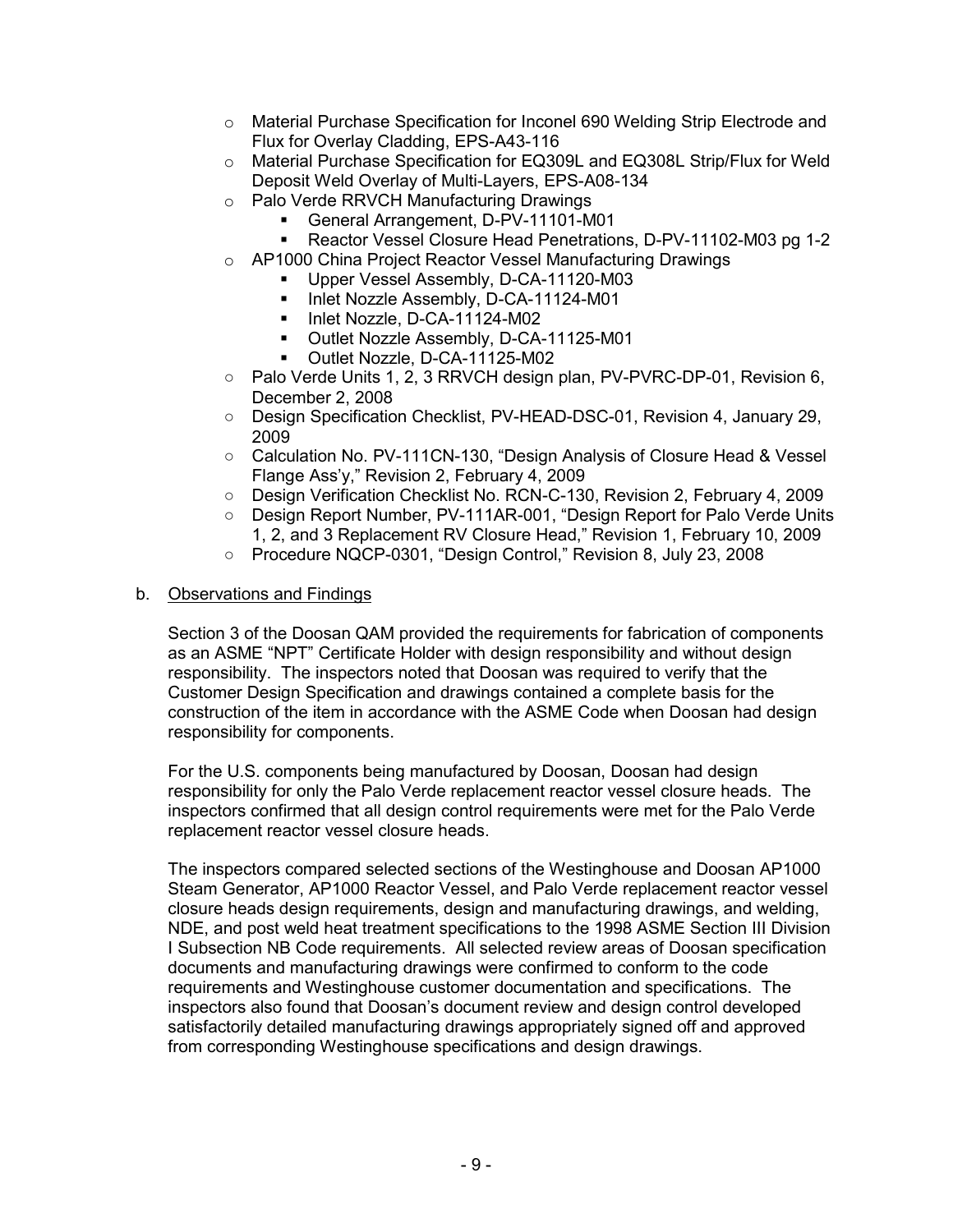## c. Conclusion

The inspectors concluded that Doosan's Customer Document Review and Design Control processes and practices were consistent with Criterion III "Design Control," of Appendix B to 10 CFR Part 50, and American Society of Mechanical Engineers (ASME) Section III NB code requirements. The inspectors concluded that Doosan's implementation of these processes and practices provided appropriate design controls. No findings of significance were identified.

## 4. Commercial-Grade Dedication Process

## a. Inspection Scope

The NRC inspectors reviewed the Doosan QAM and implementing procedures that govern the dedication of commercial-grade items (CGIs) provided by Doosan for use in safety-related applications to verify compliance with applicable regulatory requirements.

Specifically, the inspectors reviewed PQAP-0701, Revision 2, "Designation, Dedication and Control of Commercial Grade Item," dated September 3, 2007, and Palo Verde (PV) dedication procedure for Control Element Drive Mechanisms (CEDMs) PV-CEDM-CGI-001, Revision 2, "Commercial Grade Item (CGI) Dedication Procedure for Palo Verde Unit 1, 2, & 3 – CEDM Motor Assemblies," dated December 8, 2008.

The inspectors reviewed detailed work instructions and drawings used to verify critical characteristics of a sample of parts used in the CEDM assembly. The inspectors observed work being performed in the dedication lab, and interviewed Doosan personnel responsible for dedication activities.

## b. Observations and Findings

Doosan procedures PQAP-0701 and PV-CEDM-CGI-001 provided the details and instructions describing the authority, responsibilities, and methods to be implemented by Doosan or its supplier to designate, dedicate, and control CGI in safety-related applications. PQAP-0701 included the guidance provided in EPRI NP-5652, "Guidelines for Utilization of Commercial Grade Items in Nuclear Safety Related Application (NCIG-07)," dated June 1988, for dedication activities.

The inspectors noted that Doosan's dedication procedure PV-CEDM-CGI-001 listed the critical characteristics for the piece parts used in the fabrication of the CEDMs. The inspectors noted that material was listed as a critical characteristic for all parts. Springs were the only parts which had an additional critical characteristic; spring rate. The inspectors noted that EPRI guidance for dedication of springs recommended dimensions as critical characteristics. The inspectors found that Doosan used to list free length as a critical characteristic, but removed it following an audit by Arizona Public Service. Arizona Public Service approved Doosan's removal of free length, and found that material and spring rate were adequate critical characteristics for the springs. The inspectors concluded that Doosan's selection of critical characteristics was performed by Doosan engineering, and was accepted by Arizona Public Service. The inspectors also noted that the CEDM assemblies were comprehensively tested, and that any dimensional issues would be apparent during assembly or testing. The inspectors did not identify any issues with Doosan's dedication plans.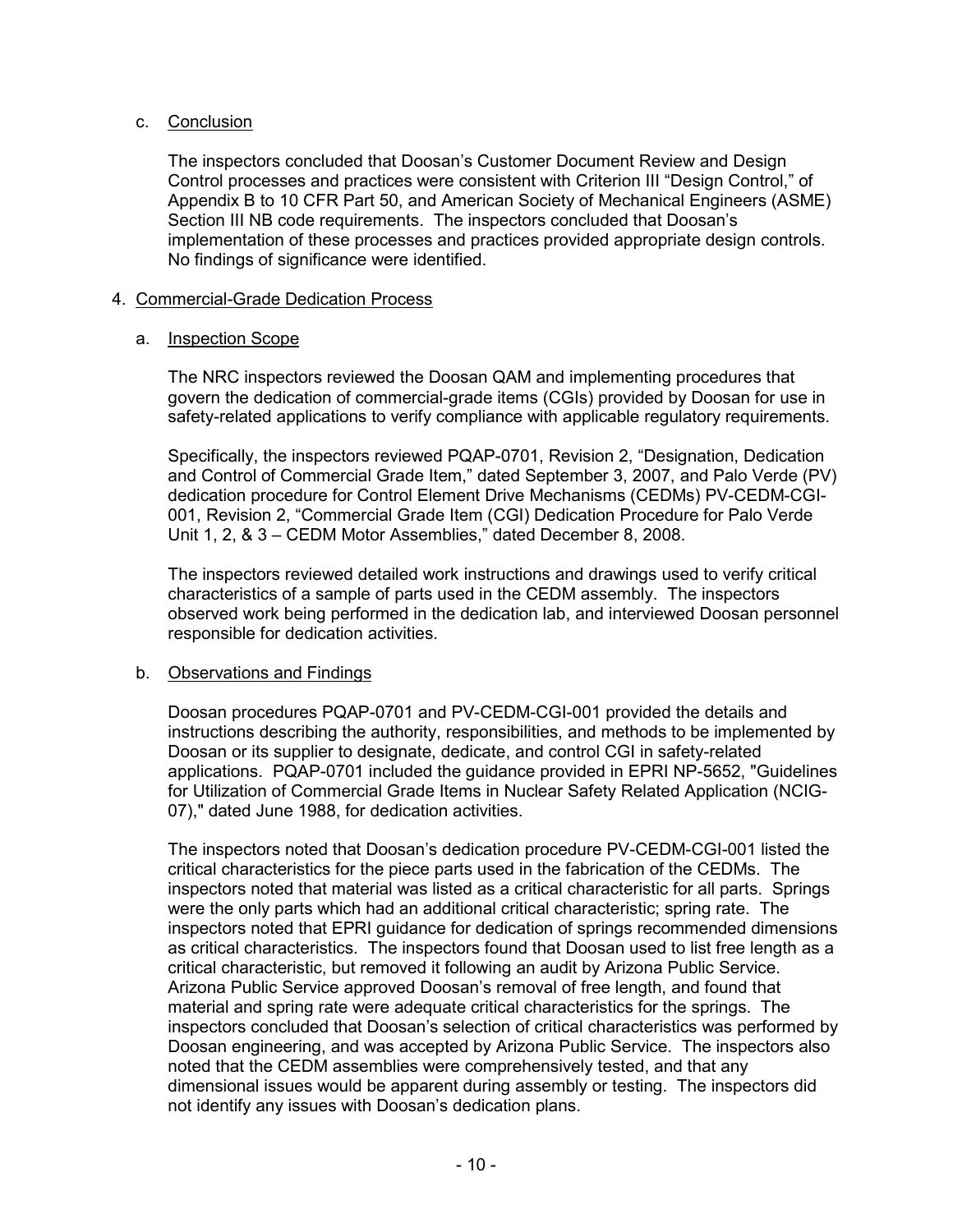As noted in the above section on Corrective Actions, the inspectors determined that Doosan performed an adequate technical evaluation to justify the use of items and materials procured for its dedication activities. The inspectors noted that Doosan corrected its procedures for future projects to assure that commercial suppliers were appropriately surveyed.

c. Conclusion

The inspectors concluded that Doosan's CGI dedication procedures were consistent with industry guidance. The inspectors concluded that Doosan had adequate engineering involvement in its dedication process and conducted its CGI dedication activities consistent with its procedures. No findings of significance were identified.

# 5. Control of Special Processes

# a. Inspection Scope

The inspectors reviewed the Doosan QAM and implementing policies and procedures that govern the control of production and special processes. Specifically, the inspectors reviewed Doosan QAM Section 9.0, "Control of Processes," of the Doosan QAM, Revision 13, dated January 31, 2008.

The inspectors reviewed Doosan's implementing policies and procedures for welding, NDE, and heat treating. Specifically, for welding activities, the inspectors reviewed shop travelers, weld procedure specifications, supporting procedure qualification records, preheat data, welder qualifications, and the calibration certificates of the measuring equipment. For NDE, the inspectors reviewed magnetic particle testing (MT) procedures, MT reports, MT examiner qualifications, Ultrasonic Testing (UT) procedures, UT Level II inspector qualifications, and the calibration certificates of the measuring equipment. Specifically, the following documents were reviewed:

- QCP NQCP-0901, "Control of Production Processes," Revision 5, dated April 16, 2008
- QCP-0206, "Qualification of Welding and Brazing Personnel," Revision 4, dated February 27, 2009
- QCP-0907, "Control of Nondestructive Examination Operations," Revision 1, dated January 10, 2006
- QCP-0908, "Qualification and Demonstration of Nondestructive Examination Procedures," Revision 1, dated January 10, 2006
- NQCP-0905, "Control of Heat Treatment Operations," Revision 1, dated September 21, 2006
- NQCP-0207, "Qualification of Heat Treatment Operators," Revision 0, dated July 26, 2005

For informational purposes, the inspectors observed NDE activities for the Korean Shin-Kori Units 4 steam generator. For heat treating activities, the inspectors reviewed work instructions, heat treatment records, heat treatment charts, the qualification and training records of the heat treat operators and the calibration certificates of the measuring equipment.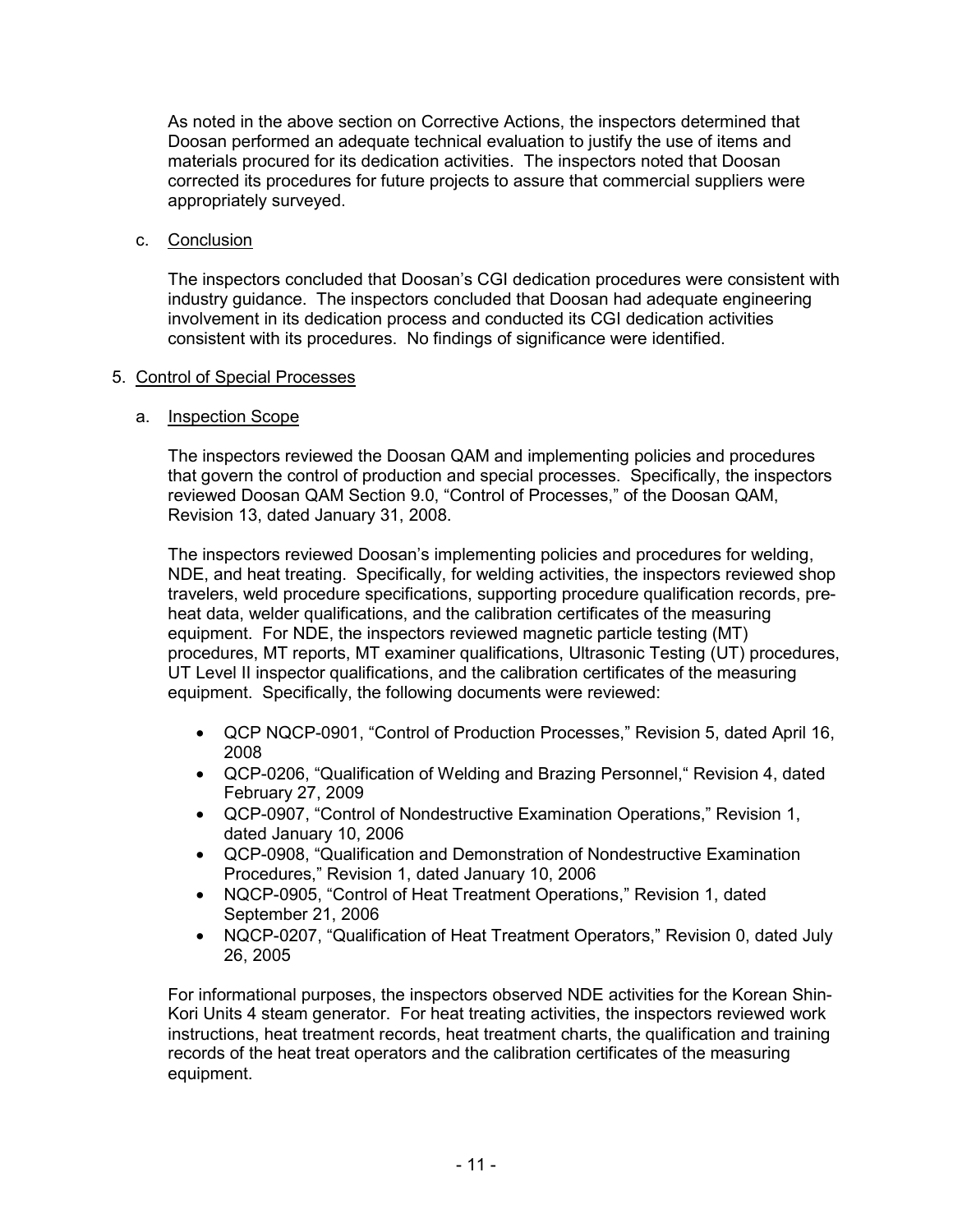The inspectors observed J-groove Inconel buttering on the Palo Verde Unit 1 replacement reactor pressure vessel head, and inter shell to lower shell welding on the Sequoyah unit 2D replacement steam generator. The inspectors witnessed UT on the inner diameter of the Sequoyah Unit 2C replacement steam generator. This UT inspection was observed by the American Society of Mechanical Engineers (ASME) Authorized Nuclear Inspector (ANI). The inspectors reviewed the heat treatment data for the Sequoyah Replacement Steam Generator 2C Lower Shell to Inter Shell Assembly.

The inspectors reviewed the Doosan process for welding material control, interviewed personnel at the Welding Material Crib, and reviewed applicable records used for material control process implementation, including the welding material control log and Welding Material Issue Cards.

### b. Observations and Findings

QAM Section 9 described the system used to control special processes used for the manufacture of casting and forging materials and fabrication operations for the construction of ASME Code Section III items. Section 9.3 described the process for preparation, issue, distribution, and implementation of shop travelers for manufacturing operations. Section 9.6 described the general welding process requirements and limitations, and Section 9.8 described controls for performance of NDE activities and for qualification and certification of NDE personnel.

QCP NQCP-0901 detailed the authority, responsibilities, and methods implemented to control production processes such as welding, heat treatment, and NDE. This procedure also provided additional details for the preparation and implementation of quality plans and shop travelers for manufacturing operations.

QCP-0206 provided the guidelines to assure each welder and welding operator qualifies and maintains their qualifications as required by Section IX of the ASME Code.

QCP-0907 provided the details describing the authority, responsibilities and prescribed the methods to be implemented to conduct NDE activities for acceptance of the product as required by applicable Code, standards, product specifications and Customer requirements. QCP-0908 provided the details describing the authority responsibilities and prescribed the methods to be implemented by Doosan to qualify nondestructive examinations for use.

NCQP-0905 described the authority, responsibilities, and methods to control heat treatment and post-weld heat treatment operations. The procedure included heat treatment operations, heat treatment by approved subcontract services, and documentation and records.

NCQP-0207 described the authority, responsibilities and necessary procedural details and controls to train and qualify Heat Teat Operators to ensure suitable proficiency. The procedure included the qualification requirements, certification of qualification, maintenance of qualification, and necessary documentation to qualify heat treatment operators.

The inspectors confirmed that the Doosan manufacturing process used shop travelers to control shop production activities. The shop travelers incorporated witness and hold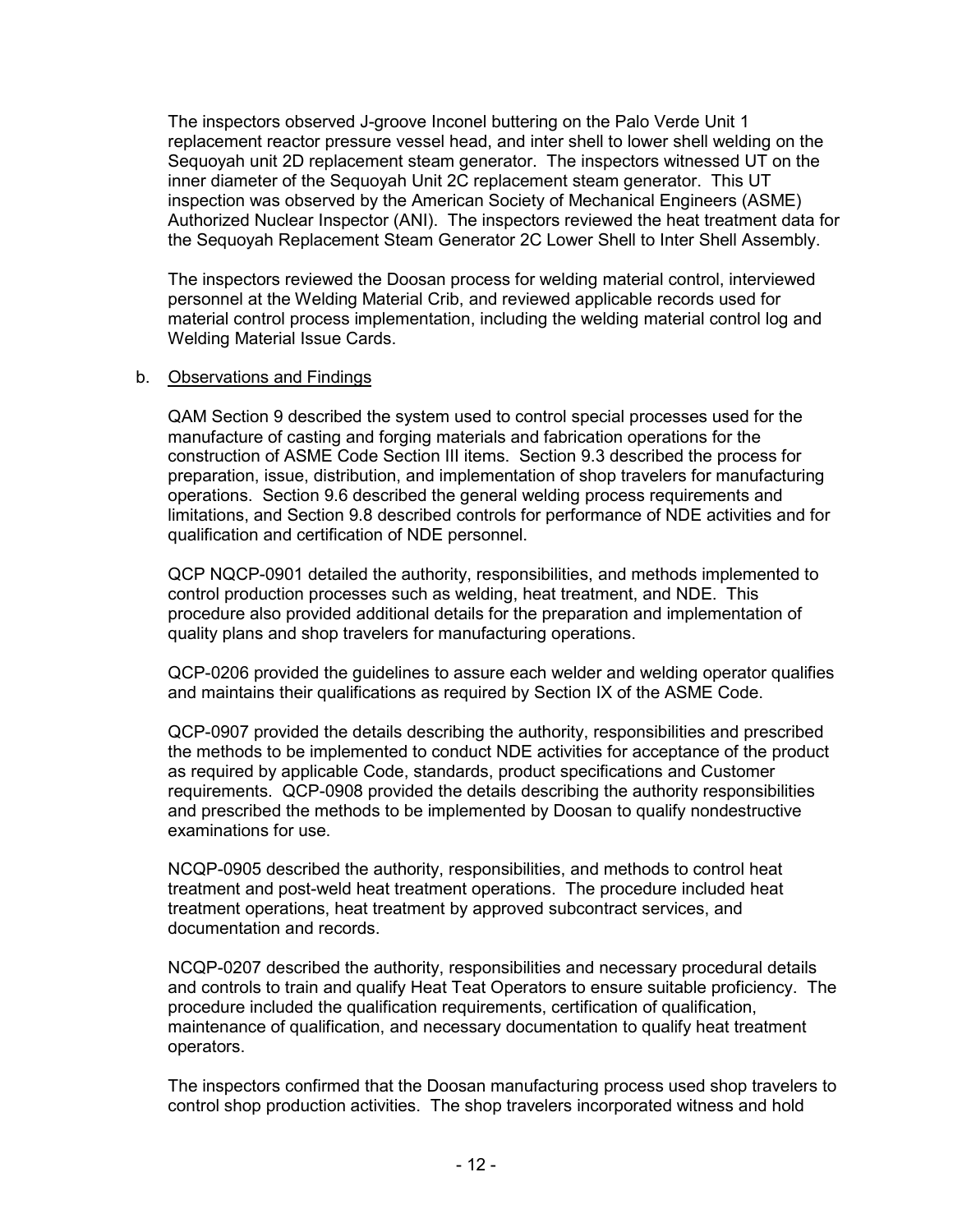points for the customer, ANI, and Doosan quality control inspectors, and identified the applicable drawings, material specifications, work instructions, and procedures applicable to the manufacturing activity being performed.

The inspectors found that the shop travelers assured that the fabrication activities were accomplished in accordance with specified requirements and conducted in the correct sequence.

The inspectors determined that Doosan's welding on ASME Code materials and fabrication of ASME Code items was performed by qualified welders and welding operators in accordance with approved welding procedure specifications. The inspectors noted that Doosan's welding procedure specifications, welders, and welding operators were qualified in accordance with the requirements of the QAM and ASME Section III and Section IX, "Welding and Brazing Qualifications."

The inspectors verified the adequacy of Doosan's process for the withdrawal and release of covered electrodes and flux from the welding crib. Welding material was controlled by the welding material issuance card and the welding material control log. The inspectors noted that welding material issue cards were added to the welding quality management system, which was used to update the table of qualified welders and extend their qualifications for the given welding process listed on the welding material issue cards as required by Section IX of the ASME Code.

Regarding NDE, the inspectors noted that the Level III non-destructive examiners were qualified to Level III in accordance with ASNT-TC1A. The inspectors noted the inspectors completed additional training required by Doosan to qualify them as Doosan Level III examiners. The NRC inspectors also noted that several ASTN-TC1A qualified Level III examiners were also classified as Doosan Level II inspectors.

The inspectors found Doosan's NDE procedures to be consistent with the ASME Code. The inspectors determined that the observed UT and MT activities were conducted consistent with Doosan's QA program and procedures.

Regarding heat treatment, the inspectors found Doosan's heat treatment procedures to be consistent with the ASME Code. The inspectors determined that the heat treatment activities observed were conducted consistent with Doosan's QA program and procedures.

#### c. Conclusion

The inspectors concluded that Doosan had established an appropriate means to control fabrication activities and special processes such as welding, NDE, and heat treatment for supply of replacement reactor vessel closure heads and replacement steam generators. The inspectors concluded that the Doosan QAM and associated fabrication and special process procedures and activities were being adequately implemented by qualified personnel, using qualified equipment and processes. No findings of significance were identified.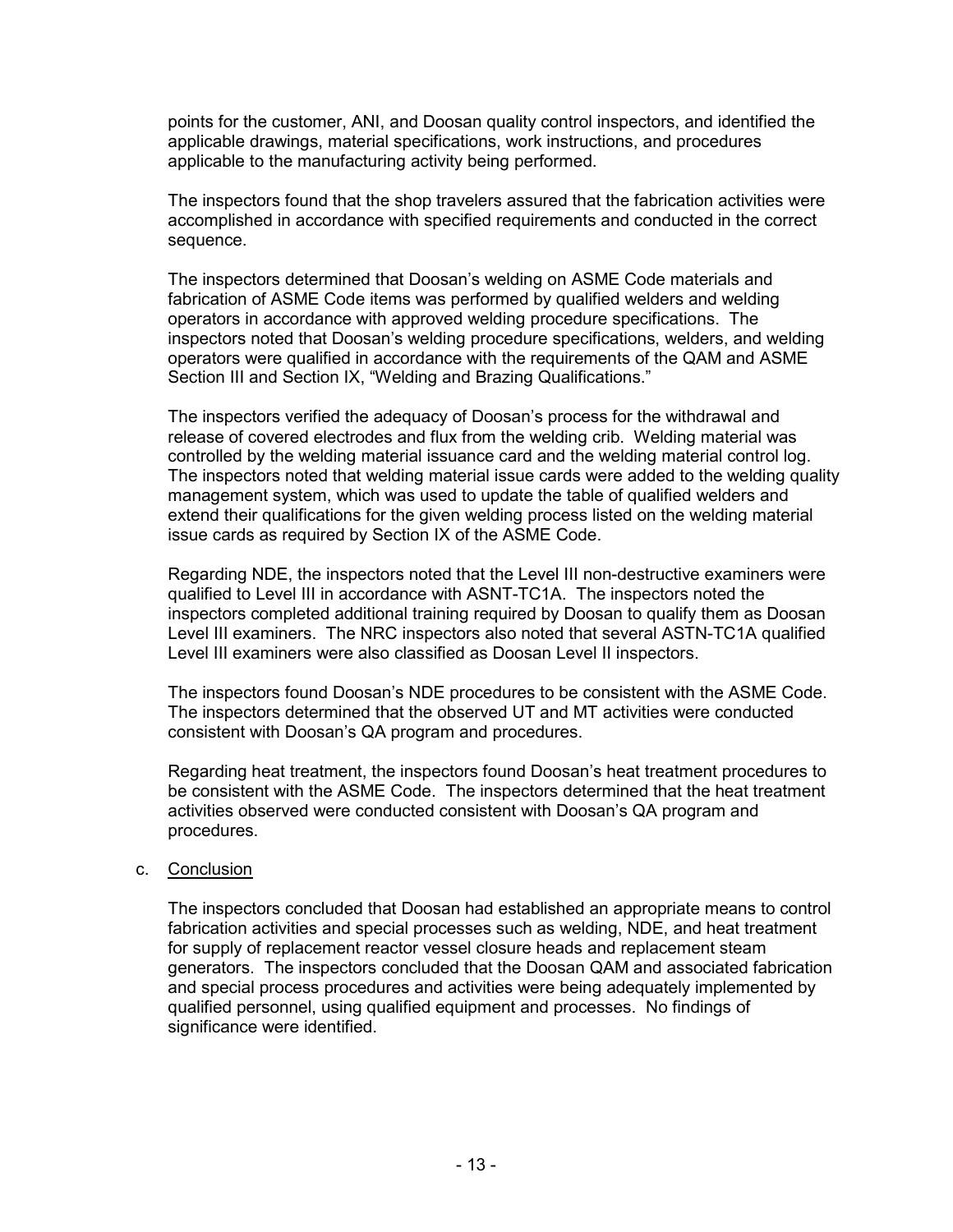## 6. Control of Measuring and Test Equipment

### a. Inspection Scope

The inspectors reviewed the Doosan QAM and implementing policies and procedures that govern the control of measuring and test equipment. Specifically, the inspectors reviewed Section 12, "Control of Measuring and Test Equipment," of the Doosan QAM. The inspectors also reviewed QCP-1201A, "Control and Calibration of Measuring and Test Equipment," and QCP-1201B, "Control of Calibration of Meter & Indicator."

In addition, the inspectors reviewed certificates of calibration for thermocouple probes, digital thermometers, DC arc welders, gage blocks, dryer ovens, and heat treatment chart recorders.

### b. Observations and Findings

The inspectors noted that QAM Section 12 defined the control system used to assure that measuring and test equipment used for verifying activities affecting quality are maintained, controlled and calibrated at specified periods to maintain accuracy. QAM Section 12 provided details describing the general requirements, equipment control, calibration control, calibration records, calibration services, and discrepancies in measuring or test equipment.

QCP-1201A provided the details describing the authority, responsibilities, and methods implemented by Doosan to calibrate measuring and test equipment used for quality verification and quality acceptance activities. The procedure explained the process for initial calibration, equipment identification, issue and return of measuring and test equipment, calibration control, handling of equipment discrepancies, use of calibration standards, and calibration documentation including the master equipment list and master calibration schedule, the calibration certificate, issue and return cards, notification for calibration, and "DO NOT USE" tag control logs. Specifically, QCP-1201A, Section 6.5.1 states that, "After initial satisfactory calibration, a Calibration Certificate Label shall be attached to each item of equipment, if practicable, and shall indicate the equipment identification number and recall (or expiration) date as a minimum."

QCP-1201B described the authority, responsibilities and the method to calibrate and control volt and ampere meter of welding equipment, temperature indicator controller and temperature recorder of the furnace and temperature indicator of the welding material baking or holding oven issued to control manufacturing processes. The procedure explained the processes for calibrating new equipment, equipment identification, calibration control, handling of discrepant equipment, use of calibration standards, and calibration documentation.

The inspectors verified the implementation of the control of measuring and test equipment through direct interview with Doosan personnel, and the review of certificates of calibration for thermocouple probes, digital thermometers, DC arc welders, gage blocks, dryer ovens, and heat treatment chart recorders.

The inspectors found two heat treatment chart recorders with missing calibration expiration dates. Doosan personnel provided documentation that demonstrated that the calibration of the heat treatment chart recorders had not expired. Doosan stated that the heat treatment chart recorders were the property of a sub-supplier and the label was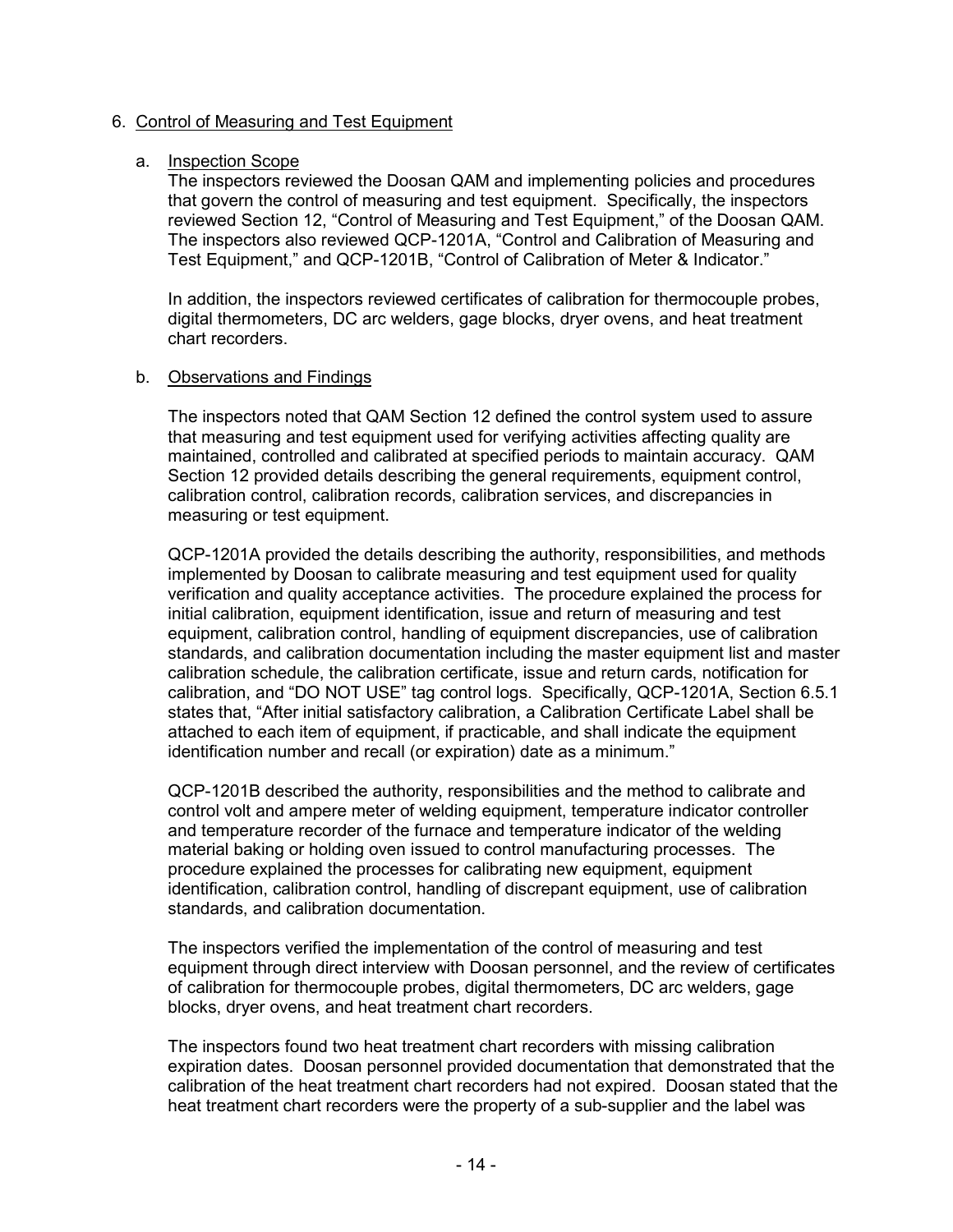filled out by the sub-supplier. Doosan acknowledged that the labels should have been filled out completely as required by its QAM and procedure QCP-1201A.

The inspectors noted that Doosan took immediate corrective action, documented in CAR 090055, by adding the expiration date to the calibration labels. The inspectors noted that the CAR included a revised subcontractor procedure, training session record, calibration control log, and photos of the completed calibration labels. In addition, Doosan reviewed and verified that the calibration labels on other chart recorders controlled by sub-suppliers had properly completed calibration labels.

## c. Conclusion

The inspectors concluded that Doosan had established appropriate and effective means to control measuring and test equipment. Since Doosan was able to demonstrate that the two chart recorders were properly calibrated, the inspectors determined that this was an administrative error of minor significance and no other findings of significance were identified.

### 9. Exit Meeting

On April 3, 2009, the inspectors presented the inspection scope and findings during an exit meeting with Doosan Vice President of Nuclear Power Plant Quality Control, Sang Jin Kim, and other Doosan personnel.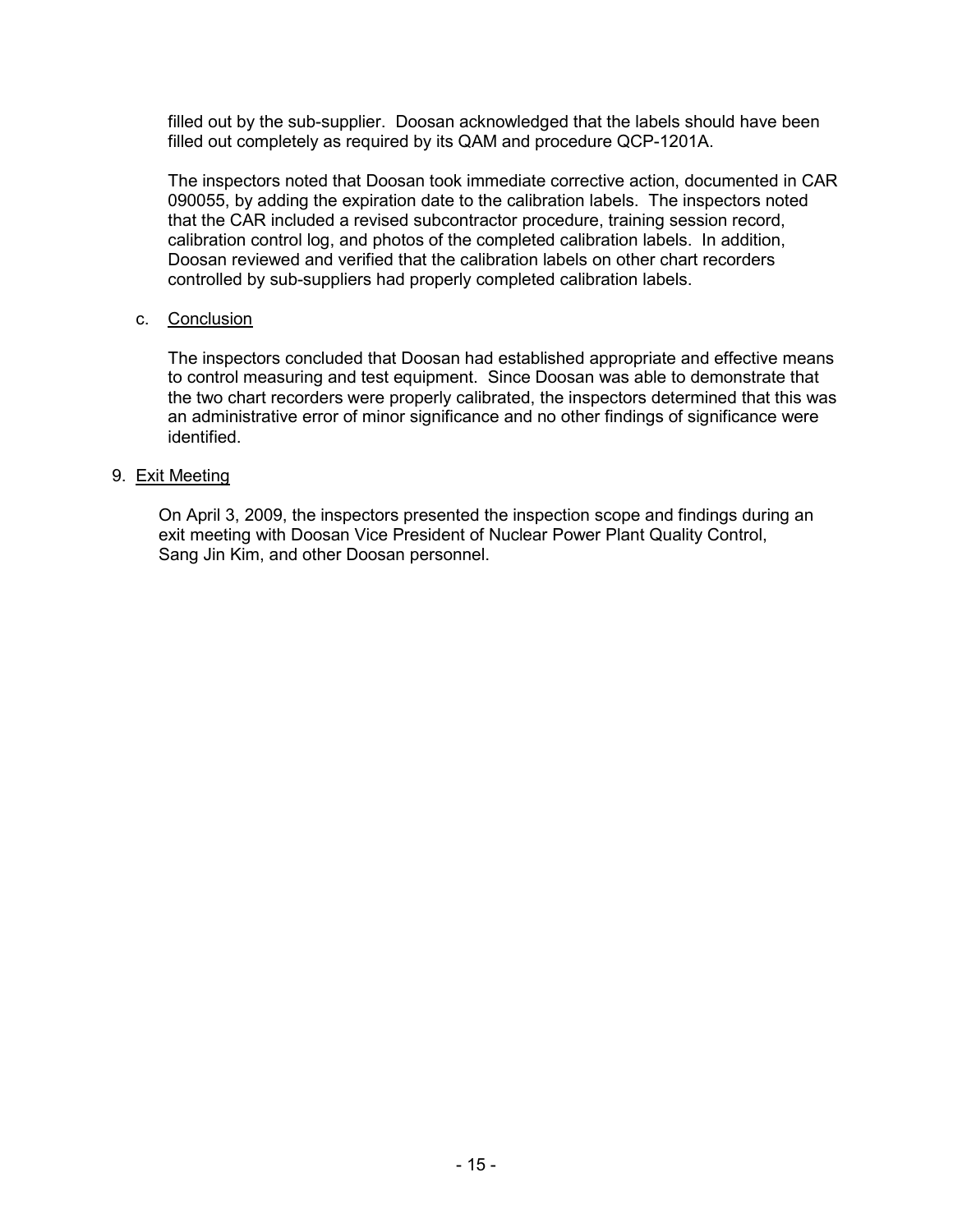# **ATTACHMENT**

## 1. PERSONS CONTACTED

S. J. Kim, Vice President, Nuclear Power Plant Quality Control, Doosan

- H. H. Baek, QC Manager, Doosan
- H. J. Chang, NDE Department General Manager, Doosan
- I. J. Cho, QA Team Manager, Doosan
- J. H. Choi, Casting and Forging Materials Engineer, Doosan
- K. S. Choi, Senior Manager, QA, Doosan
- M. K. Choi, QA Team Manger, Doosan
- J. Ford, Project QA Lead, Westinghouse
- J. Y. Hong, Senior Manager, NDE Department, Doosan
- N. Y. Hur, Nuclear QC, General Manager, Doosan
- S. I. Hwang, Assistant Manager, Doosan
- Y. J. Hwang, U.S. AP1000 PM General Manger, Doosan
- B. C. Kim, Manager, Casting & Forging Quality Control, Doosan
- B. K. Kim, Nuclear Production Control, Doosan
- B. Y. Kim, Authorized Inspector, HSB Global Standards Asia Pacific
- D. K. Kim, Nuclear Outsourcing Team, Doosan
- J. J. Kim, Planning Team Staff, Doosan
- J. S. Kim, Manager, QA Team, Doosan
- O. S. Kim, Nuclear Purchase Team, Doosan
- S. H. Kim, HE Design Team, Doosan
- S. H. Kim, Senior Manager, Nuclear Manufacturing Engineering Department, Doosan
- S. H. Kim, NQC Engineer, NQC Department, Doosan
- S. W. Kim, QA Engineer, Doosan
- S. W. Kim, Nuclear Manufacturing Engineering Team, Doosan
- Y. C. Kim, NQC Manager, Doosan
- Y. K. Kim, Reactor Vessel Design Team, Doosan
- Y. S. Kim, CFQC General Manager, Doosan
- C. R. Lee, Nuclear Overseas Project Management, Vice President, Doosan
- D. S. Lee, Project Manager, Doosan
- J. E. Lee, Steam Generator Design Team, Doosan
- J. Y. Lee, Interpreter
- K. H. Lee, Nuclear Production, Vice President, Doosan
- M. L. Lee, Manager, Doosan
- W. M. Lee, Senior Manager, NQC, Doosan
- Y. D. Lee, Nuclear Shop, General Manager, Doosan
- Y. K. Lee, Production Control, General Manager, Doosan
- M. T. Lim, Assistant Manager, Doosan
- M. J. Oh, Manager, Steam Generator Design, Doosan
- H. G. Park, Nuclear Design, Vice President, Doosan
- J. W. Park, Senior Manager, QA, Doosan
- S. W. Park, QA Team, General Manager, Doosan
- S. W. Ryu, Senior Manager, Quality Assurance Non-Destructive Examinations, Doosan
- J. M. Son, Manager, QC Department, Doosan
- K. Y. Son, Senior Manager, Nuclear Overseas Project Management, Doosan
- S. H. Yoo, Assistant Manager, Overseas Marketing, Doosan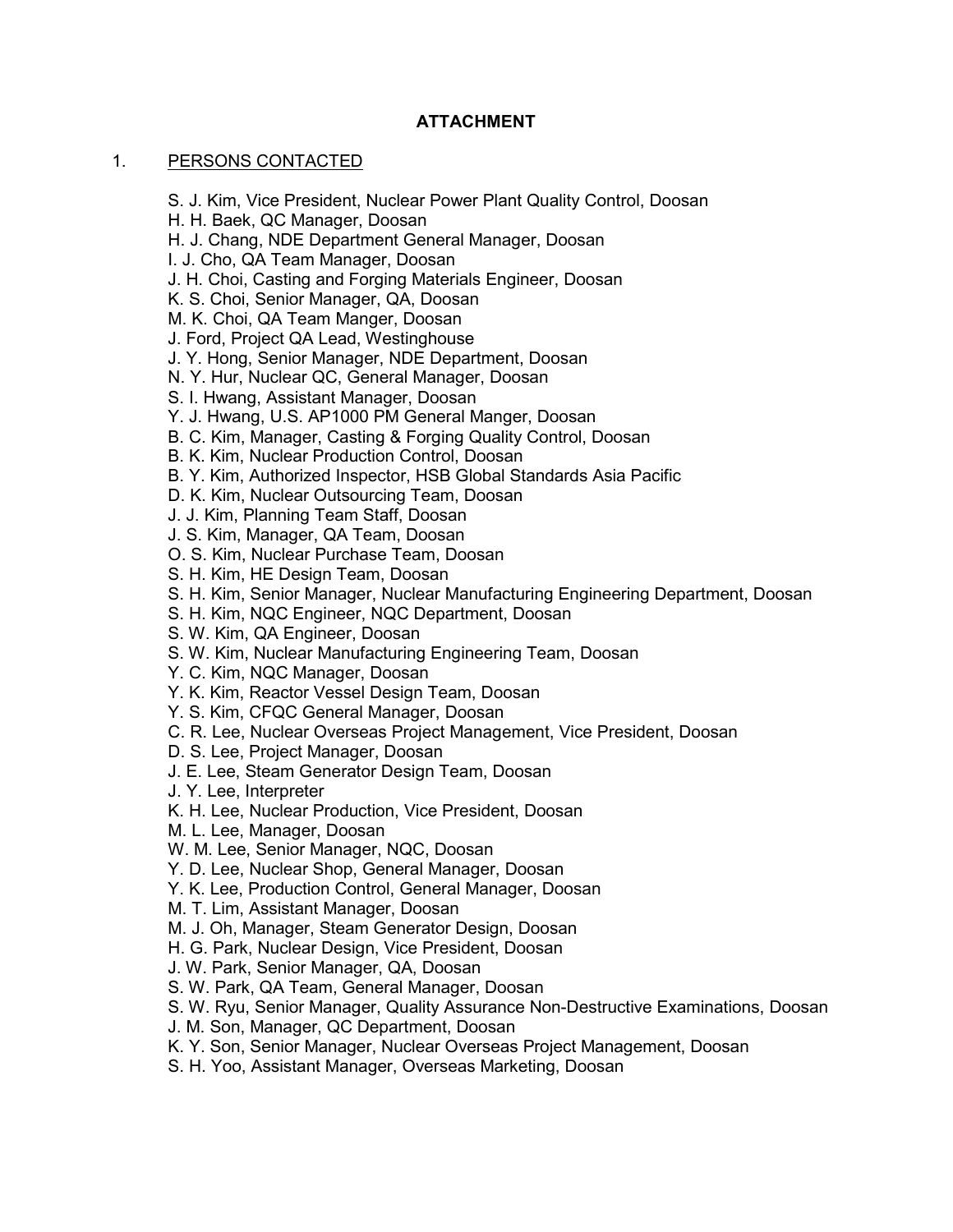The following individuals observed the inspection from March 30 – April 3, 2009:

- S. W. Kim, Principal Engineer, KINS
- P. Wong, Quality Management Specialist, CNSC
- S. Yang, Head, Quality Evaluation Department, KINS

## 2. INSPECTION PROCEDURES USED

IP 43002, "Routine Inspections of Nuclear Vendors"

IP 36100, "Inspection of 10 CFR Parts 21 and 50.55(e) Programs for Reporting Defects and Noncompliance"

IP 38703, "Commercial Grade Dedication"

IP 43004, "Inspection of Commercial-Grade Dedication Programs"

3. LIST OF ITEMS OPENED, CLOSED, AND DISCUSSED

The previous NRC inspection performed at Doosan's facility in Changwon, Korea, was conducted from May 26 – 29, 2008. That inspection is documented in inspection report 99901373/2008-201. There were no open items from that inspection.

| Item Number          | Status | Type       | Description          |
|----------------------|--------|------------|----------------------|
| 99901373/2008-201-01 | Closed | <b>NOV</b> | 21.21 Evaluations    |
| 99901373/2008-201-01 | Closed | <b>NON</b> | <b>Criterion III</b> |
| 99901373/2008-201-02 | Closed | <b>NON</b> | <b>Criterion VII</b> |
| 99901373/2008-201-03 | Closed | <b>NON</b> | <b>Criterion VII</b> |
| 99901373/2008-201-04 | Closed | <b>NON</b> | <b>Criterion VII</b> |
| 99901373/2008-201-05 | Closed | <b>NON</b> | <b>Criterion XV</b>  |
| 99901373/2008-201-06 | Closed | <b>NON</b> | <b>Criterion XVI</b> |
| 99901373/2009-201-01 | Opened | NON        | <b>Criterion XVI</b> |

#### 4. LIST OF ACRONYMS USED

| <b>ADR</b>       | <b>Audit Deficiency Report</b>                               |
|------------------|--------------------------------------------------------------|
| ANI              | <b>Authorized Nuclear Inspector</b>                          |
| <b>ASME</b>      | <b>American Society of Mechanical Engineers</b>              |
| <b>CAR</b>       | <b>Corrective Action Report</b>                              |
| <b>CFR</b>       | Code of Federal Regulations                                  |
| <b>CEDM</b>      | <b>Control Element Drive Mechanism</b>                       |
| CGI              | Commercial-Grade Item                                        |
| <b>CIB</b>       | <b>Component Integrity Branch</b>                            |
| CIB <sub>1</sub> | Component Integrity, Performance, & Testing Branch 1         |
| <b>CQVP</b>      | Quality and Vendor Branch 1                                  |
| <b>CNSC</b>      | Canadian Nuclear Safety Commission                           |
| <b>DCIP</b>      | Division of Construction, Inspection, & Operational Programs |
| DE.              | Division of Engineering                                      |
| <b>EQVB</b>      | <b>Quality and Vendor Branch</b>                             |
| IP               | <b>Inspection Procedure</b>                                  |